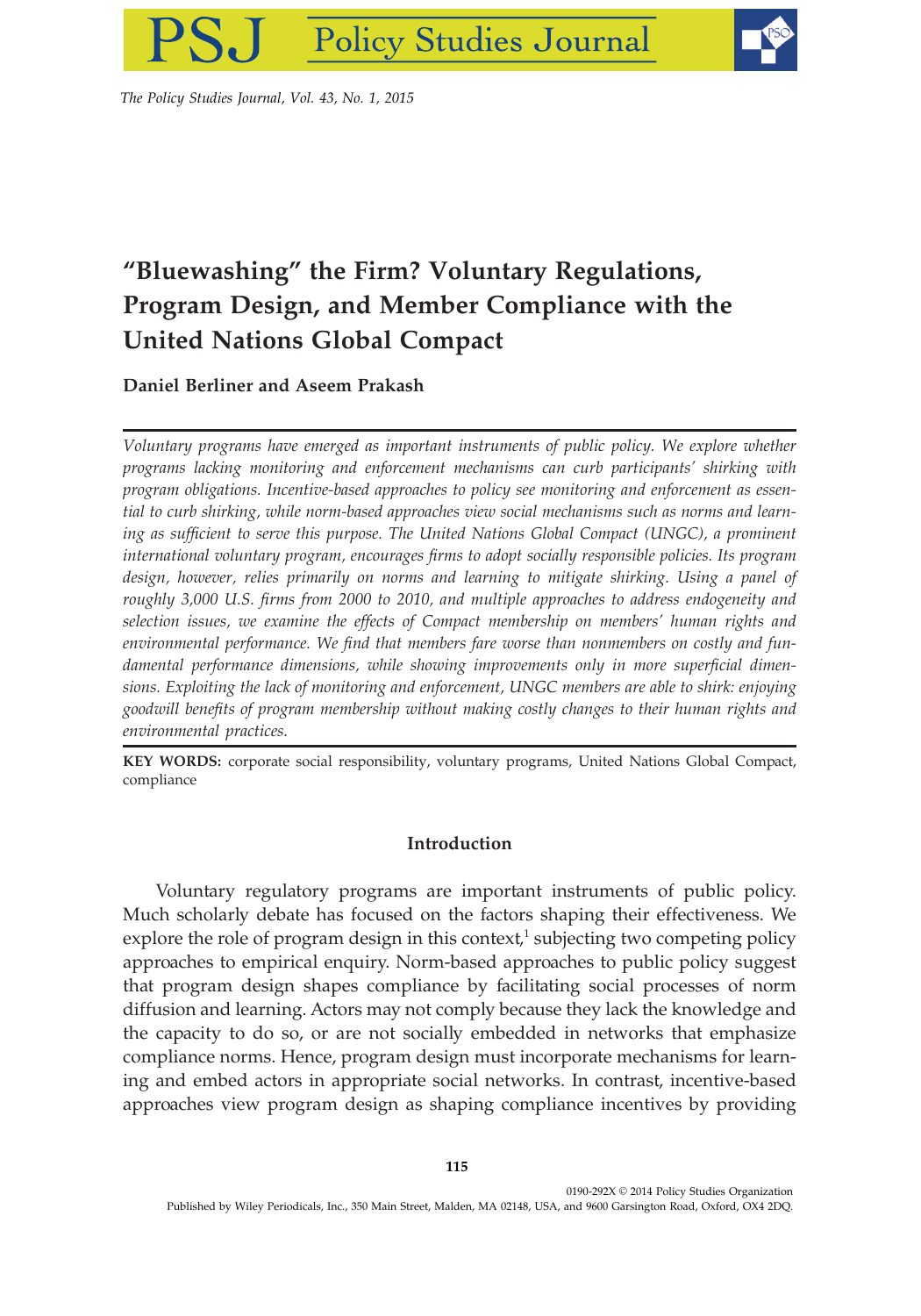monitoring and enforcement mechanisms. In this perspective, actors may choose not to comply because compliance is costly. Monitoring and enforcement mechanisms can create countervailing incentives leading to compliance.

We explore this debate on program design and efficacy in the context of the United Nations Global Compact (UNGC), a voluntary regulatory program that seeks to improve environmental, human rights, and labor policies of participating firms. More broadly, voluntary programs have emerged as important policy tools at sectoral, national, and global levels (DeLeon & Rivera, 2009; Vogel, 2005). Firms elect to join these programs to gain benefits including reputation and goodwill (Prakash & Potoski, 2006). Firms may also face pressures from their supply chains, customers, and even regulators to join these programs (Berliner & Prakash, 2013, 2015; Cashore, Auld, & Newsom, 2004; Darnall, Jolley, & Handfield, 2008; Dashwood, 2012). While firms may join voluntary programs for such benefits, it is not clear whether they will invest the resources, or make the behavioral changes necessary to fulfill their program obligations. Such shirking undermines program efficacy and raises legitimate questions about voluntary programs as tools of public policy (Delmas & Cuerel-Burbano, 2011).

The UNGC was launched in 2000. It emphasizes 10 principles pertaining to human rights, labor standards, the environment, and corruption (as dimensions of corporate social responsibility or CSR), all which are rooted in international treaties. As an instrument of global public policy, the UNGC is a global "meta-regime," translating international treaties signed by governments into firm-level obligations, which firms headquartered or operating anywhere in the globe should respect. To ensure compliance with program obligations, the Compact encourages information sharing and norm diffusion by embedding member firms in networks and communities, instead of providing credible monitoring and enforcement mechanisms. The Compact's institutional design provides for minimal sanctions—expelling members only if they fail to submit a self-report on their relevant activities *for multiple years in a row*. The Compact, therefore, provides an important case to examine whether a program design relying on norm-based processes instead of incentive-based monitoring and enforcement mechanisms, can curb shirking.

Using a panel of nearly 3,000 U.S. firms over the period 2000–2010, we examine the efficacy of the Global Compact in two areas: human rights (including labor rights) and the environment. We find evidence that UNGC members shirk their program obligations, but that they do so in a strategic way. In relation to nonparticipants, UNGC members perform worse on crucial environmental and human rights dimensions that are costly to change. Yet, in more superficial areas of human rights and environment performance, these members take positive but low-cost steps. This sort of strategic shirking (Delmas & Keller, 2005; DeVaro & Gürtler, 2012) is consistent with the predictions of the incentive-based approach. Global Compact members can take advantage of reputational and goodwill benefits emanating from program membership, especially because the program is sponsored by the UN. Yet its program design creates opportunities for "bluewashing," wherein members pay lip service to the true goals of CSR instead of undertaking substantive but costly changes in their environmental and human rights performance.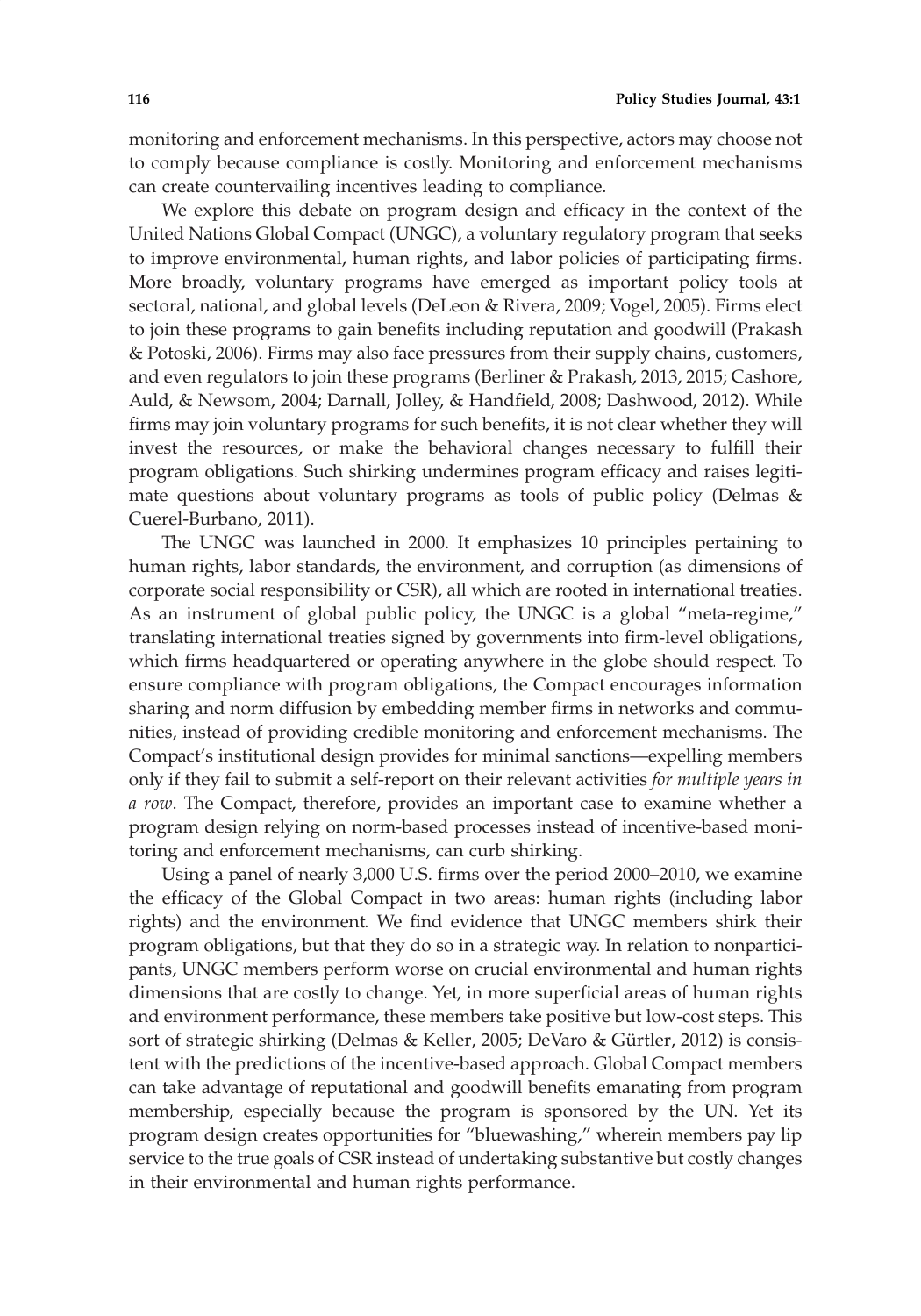#### **Berliner/Prakash: "Bluewashing" the Firm? 3** Berliner/Prakash: "Bluewashing" the Firm? 117

This paper also offers one of the first empirical assessments of the impact of Global Compact membership on human rights and environmental performance that takes into account the complex issues of nonrandom selection into membership, using a combination of differences-in-differences, instrumental variables, and propensity score matching approaches. Previous evaluations of the Global Compact have tended to neglect these factors, thereby risking overly optimistic conclusions as to the efficacy of Global Compact membership.

The paper proceeds as follows. The second section outlines the theory behind voluntary regulatory programs, and the incentive-based and norm-based approaches linking program design to compliance. In the subsequent sections, we discuss the origins and design of the Global Compact, the data and the modeling strategy used in our analysis, our results, and a conclusion.

## **Institutional Design and Voluntary Regulation**

Voluntary programs encourage firms to incur the costs of adopting policies that are aimed at benefiting a diverse range of stakeholders, instead of narrowly focusing on maximizing profits for the benefits of shareholders alone. Arguably, public law and regulation should be designed in ways to encourage firms to pay attention to the needs of a range of stakeholders. While public regulations provide the basic governance framework in most of the world, on their own, some believe that they need to be supplemented with private regulatory efforts. Changing political conditions have made policymakers sensitive to the backlash against public regulation's alleged heavy-handedness. There is also a sense that increasing heterogeneity among firms, the complexity of modern value addition processes, and the poor quality of regulatory infrastructure in developing countries have all made new public regulations harder to enact and enforce (Fiorino, 2006). Practitioners and scholars suggest that instead of treating businesses only as the source of social and environmental ills, policy efforts should look to mobilize their cooperation with positive incentives, supplementing public law with voluntary programs (Börzel & Risse, 2010; Coglianese & Nash, 2001).

Voluntary programs are among the new policy instruments aimed at creating a new social compact, a new "embedded liberalism" (Ruggie, 1982) that embeds capitalism with redistribution via private means. Such institutions create incentives for firms to produce public goods beyond the requirements of applicable laws. In return, firms get a credible, low-cost way to signal their stewardship. The assumption is that stakeholders will compensate firms for such "beyond compliance" stewardship by bestowing benefits including goodwill, regulatory relief, higher market shares, customer loyalty, and higher product prices (Lundgren, 2003). In this way, voluntary programs compensate participants with an excludable "club good," in that only firms participating in the program can leverage excludable branding or signaling benefits (Borck & Coglianese, 2009; Prakash & Potoski, 2006). Program branding allows external stakeholders to sort participants from nonparticipants (Spence, 1973) and target their behavior accordingly (King, 2007).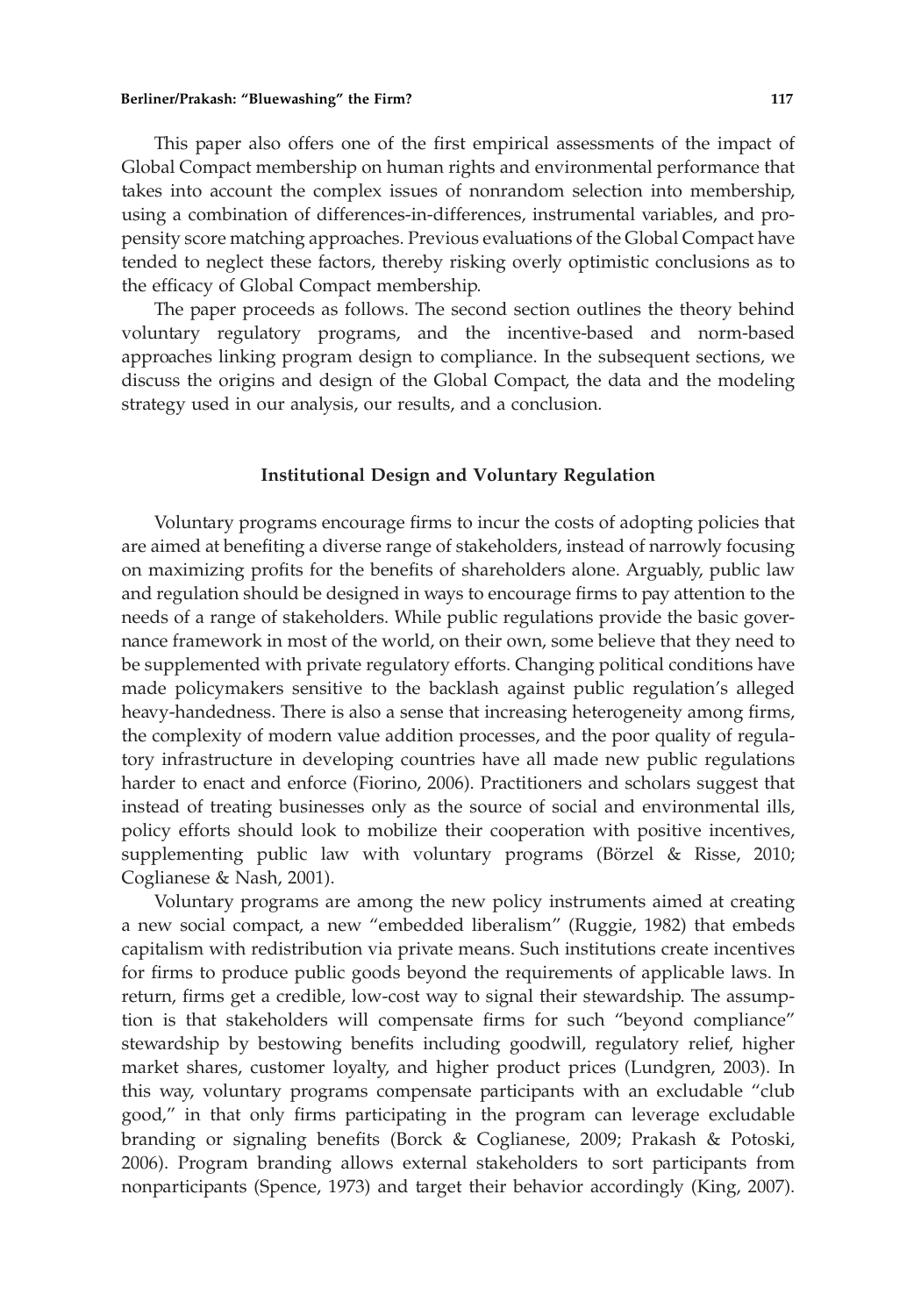In effect, voluntary programs can create a new market for corporate virtue (Vogel, 2005), providing firms with a de facto "social license to operate" (Gunningham, Kagan, & Thornton, 2004).

Despite their policy promise, there remains considerable skepticism about voluntary programs. Critics believe that regulation of firms to harmonize market pressures and societal demands is a task best left to the state. Given the structural imperatives of profit, such critics do not trust firms to place the concerns of other stakeholders on par with those of their shareholders. At the programmatic level, given the low entry barriers in establishing voluntary programs, there is considerable heterogeneity among such initiatives regarding the types and stringency of obligations they impose on their participants, and mechanisms they incorporate to ensure that those obligations are fulfilled. Thus, it is important to examine voluntary program efficacy empirically, a task we undertake in this paper for one prominent global program.

Empirical research to date has shown the efficacy of voluntary programs to be uneven (Darnall & Kim, 2012; DeLeon & Rivera, 2009; Morgenstern & Pizer, 2007).<sup>2</sup> Take the case of voluntary environmental programs. Firms participating in the chemical industry's Responsible Care program (King & Lenox, 2000) and the U.S. Department of Energy's Climate Wise program (Welch, Mazur, & Bretschneider, 2000) appear to have done little to protect the environment beyond what they would have done had they not joined those programs. Conversely, firms that joined the Environmental Protection Agency's (EPA) 35/50 voluntary program reduced their emissions of toxic pollutants more than those that did not (Khanna & Damon, 1999). While Potoski and Prakash (2005) find that ISO 14001 adoption improved U.S. facilities' compliance with the Clean Air Act, and Dasgupta, Hettige, and Wheeler (2000) find that ISO 14001 adoption improved Mexican facilities' self-reported compliance with public law, Dahlström, Howes, Leinster, and Skea (2003) report that ISO 14001 and EMAS certification did not improve regulatory performance of British facilities. Similarly, while Russo (2002) finds that joining ISO 14001 reduced firms' pollution emissions, Andrews et al. (2003) provides some evidence that ISO 14001 did not affect firms' environmental performance.

Given this mixed track record, how might we explain the varying efficacy of voluntary programs? We identify two broad theoretical approaches applicable to program efficacy. Incentive-based approaches expect that, on average, members participating in these programs have incentives to shirk on their program obligations; that is, they might seek to enjoy the reputational and goodwill benefits of program membership while taking no costly actions to act upon their program obligations. Anticipating such free riding, they suggest altering participants' incentive structures by explicitly incorporating program design mechanisms to detect and punish noncompliance (Ostrom, 1990).

In contrast, norm-based approaches emphasize the ability of social mechanisms such as norms, persuasion, and learning to induce members to comply with program obligations. For them, members' compliance is shaped by network embeddedness and their actions are informed by the logic of appropriateness. March and Olsen (2006) put it as follows: "Rules are followed because they are seen as natural,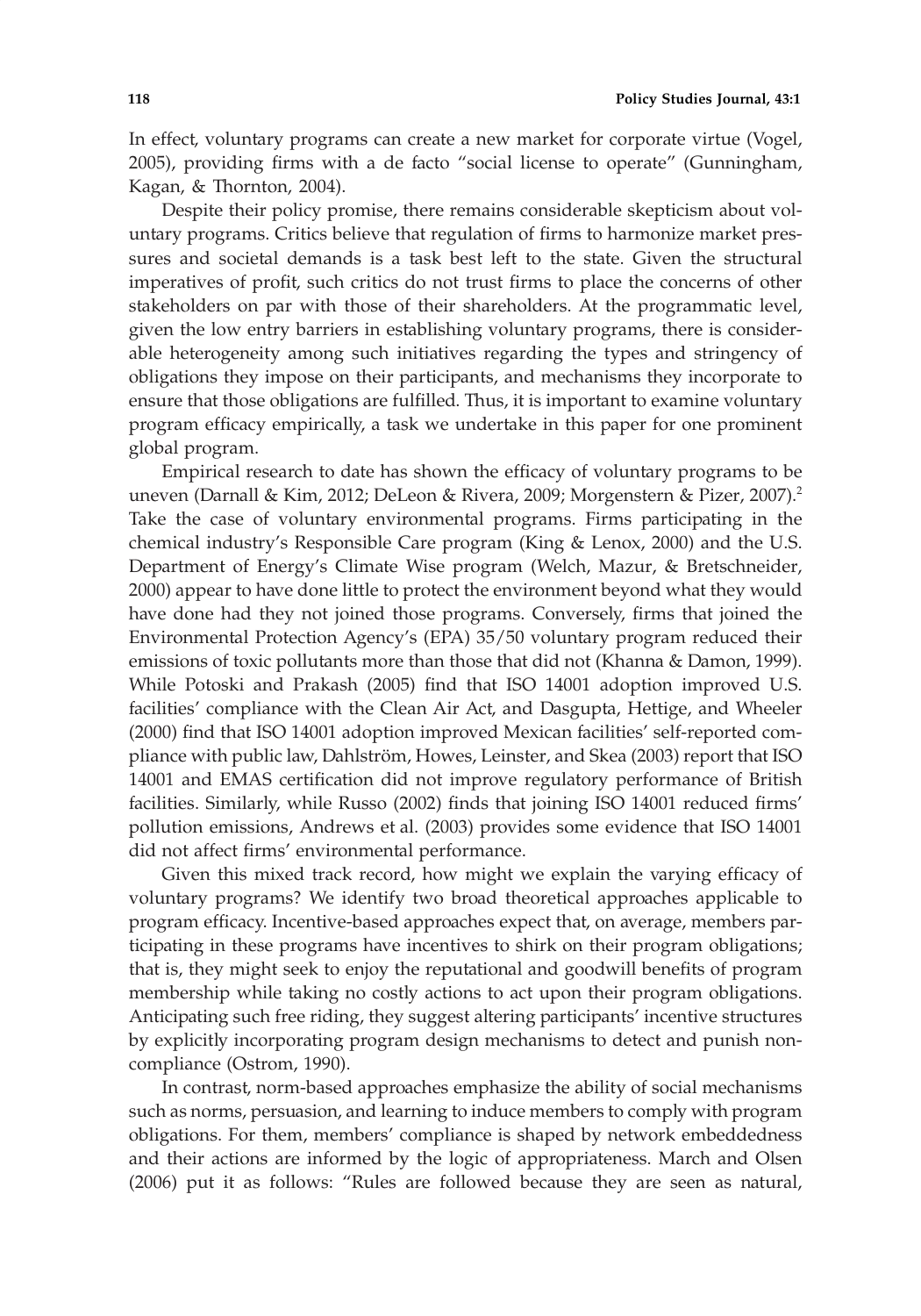rightful, expected, and legitimate." While incentive-based approach attributes noncompliance to willful shirking, the norm-based approach attributes noncompliance to a lack of socialization into appropriate norms, and ignorance of best practices.<sup>3</sup>

Indeed, there is some work on this debate in the context of voluntary environmental programs. King and Lenox (2000) and more recently, Gamper-Rabindran and Finger (2013), attribute the inefficacy of the Chemical Industry's Responsible Care CSR program to its design, which did not provide adequate monitoring and sanctioning. Participants shirked their program responsibilities despite normative, mimetic, and coercive pressures from within the Responsible Care and chemical manufacturing communities. In 2005, Responsible Care modified its institutional design and introduced third-party monitoring to curb shirking. In a recent paper, Vidovic, Khanna, and Delgado (2013) report that once the monitoring mechanisms were introduced, participants' behaviors changed significantly: Participants began to pollute less than nonparticipants. The importance of third-party monitoring in curbing shirking is also highlighted by Potoski and Prakash (2005) who report that ISO 14001, a voluntary program that imposes obligations that are similar to the ones imposed by Responsible Care but provides for enforcement via third-party audits, leads to improvements in participating firms' environmental performance.

We investigate how the relative lack of monitoring and sanctioning in the context of the UNGC might influence participants' human rights and environmental performance. Advocates of the Compact explicitly tout its norm-based, as opposed to enforcement-based, mechanisms. On this count, it becomes an important case in which to test the efficacy of norm-based approaches to public policy. If embeddedness in learning and social networks can curb shirking, the lack of monitoring and enforcement mechanisms should not significantly influence the Compact's efficacy. However, a finding that program efficacy is compromised should raise new questions about the Compact's program design.

## **Institutional Design of the UNGC**

The UNGC launched in July 2000, after being first announced by Kofi Annan at the World Economic Forum in 1999. The Compact was founded with nine principles in the issue areas of human rights, labor standards, and the environment with anti-corruption added as a tenth principle in 2004.<sup>4</sup> The principles are based on four UN documents that enjoy broad international support: the Universal Declaration of Human Rights, Declaration on Fundamental Principles and Rights at Work, Rio Declaration on Environment and Development, and United Nations Convention Against Corruption. In each of these issue areas, the Compact attempts to address Pigouvian negative externalities, but with imprecise targets rather than mandates.

Instead of providing stringent mechanisms to monitor and enforce compliance with program obligations, the UNGC explicitly relies on norm-based principles of institutional design to achieve the same purpose. John Ruggie, the intellectual force behind the Compact, and Georg Kell, current Executive Director of the Global Compact Office, noted that the Global Compact is "meant to serve as a framework of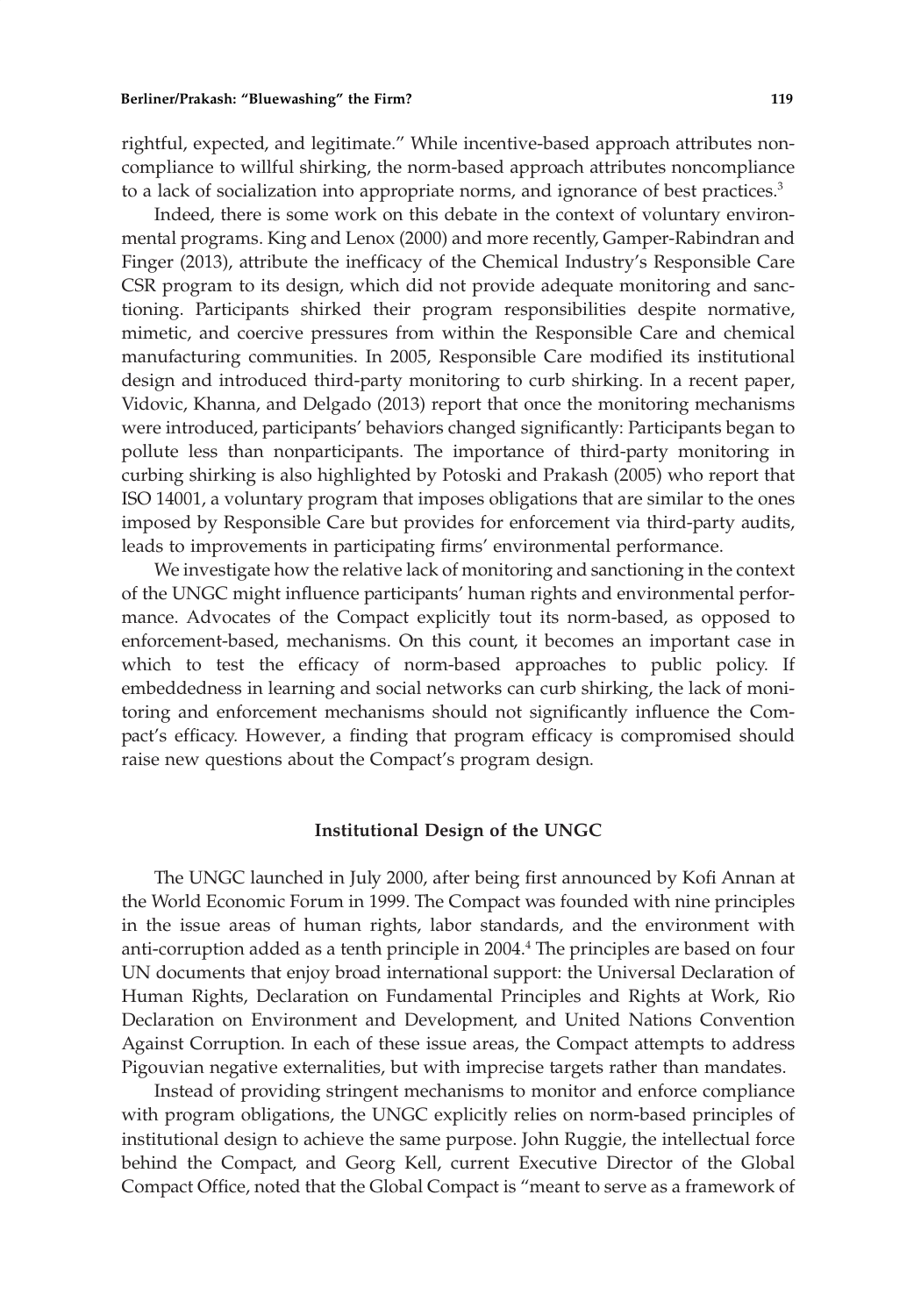reference and dialogue to stimulate best practices and to bring about convergence in corporate practices around universally shared values" (Ruggie & Kell, 1999, p. 5). Ruggie (2002, pp. 31–32) explained that:

The major criticism of the GC by the anti-globalisation front has been for what it is not: a regulatory arrangement, specifically a legally binding code of conduct with explicit performance criteria and independent monitoring of company compliance. So how does the GC propose to induce corporate change? Its core is a learning forum. Companies submit case studies of what they have done to translate their commitment to the GC principles into concrete corporate practices. This occasions a dialogue among GC participants from all sectors: the UN, business, labour and civil society organisations. The aim of this dialogue is to reach broader, consensus-based definitions of what constitutes good practices than any of the parties could achieve alone. Those definitions, together with illustrative case studies, are then publicised in an online information bank, which will become a standard reference source on corporate social responsibility. The hope and expectation is that good practices will help to drive out bad ones through the power of dialogue, transparency, advocacy and competition.

Georg Kell has emphasized similar points. In a 2010 interview with the Inter Press Service, he was asked "Has the Global Compact blacklisted or expelled any companies or corporations for violations of ethics or accused of malpractices?" He responded that:

The Global Compact is a platform for dialogue, learning and partnership. Participation in the Global Compact does not imply perfection. It simply means that an organisation is willing to align with U.N. principles and engage in activities that advance U.N. goals. As such, GC does not make judgments. We know this has at times caused misunderstandings or invited criticism, but we have always kept the GC's entry barrier intentionally low, so that those that face serious challenges can join the conversation, learn from others and improve. And we stand by this approach, as long as we can see that there is a sincere commitment to transparency and public accountability.5

Some authors explicitly argue that the Global Compact offers evidence *in favor of* the power of norm-based mechanisms to lead to compliance (although they offer only minimal empirical evidence for these claims). Rasche, Waddock, and McIntosh (2013, pp. 10–11), for example, argue that "the initiative's deliberative capacity also enhances compliance with its underlying rules," that its "focus on learning and arguing also affects compliance by gradually 'socializing' actors into new rules," and that "such decentralized deliberations strengthen the willingness and capacity of actors to voluntarily comply with rules," concluding that "although the Global Compact is not a regulatory tool in the narrow sense, it can still unfold significant effects on business corporate responsibility practices." Mwangi, Rieth, and Schmitz (2013) note that "the Compact offers a compelling test case for the significance of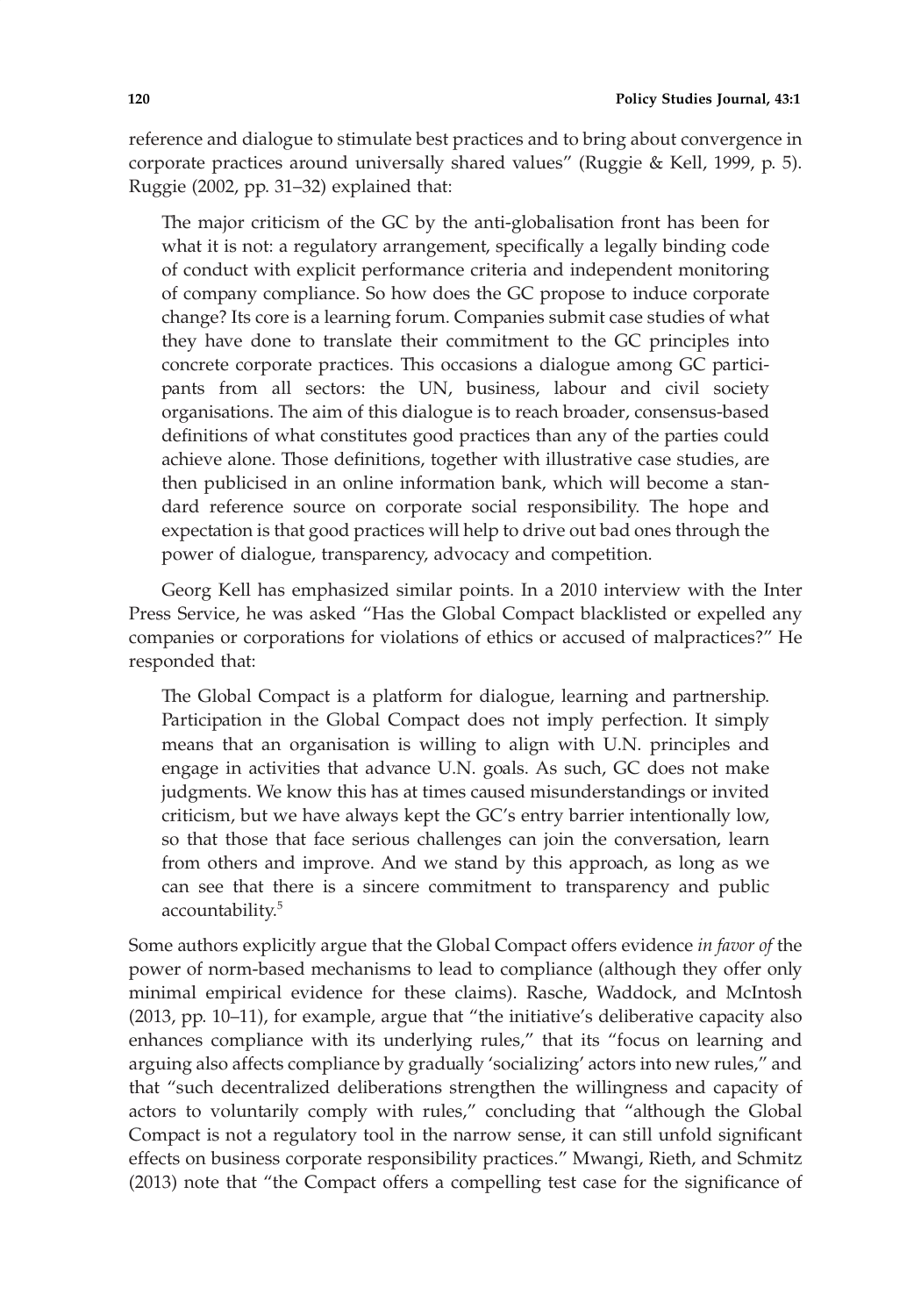#### **Berliner/Prakash: "Bluewashing" the Firm? 7** Berliner/Prakash: "Bluewashing" the Firm? 121

discourses, learning, and capacity-building as pathways to compliance" (pp. 203–4). They argue that "the existence of active regional and local GC networks is a crucial ingredient for setting in motion specific mechanisms, such as peer learning and capacity-building, that can contribute effectively to improved performance of individual member companies" (Mwangi et al., 2013, p. 204). Indeed, the United States has such an active local network, so their approach would expect Compact membership among U.S. firms to contribute to improved performance.

However, civil society critics have questioned claims that the Compact shapes members' human rights and environmental performance, or that its program design can create incentives toward this outcome.<sup>6</sup> Such critics often accuse the Global Compact of "bluewashing," whereby member firms figuratively drape themselves in the blue UN flag in order to burnish their reputations and distract stakeholders from their poor environmental or human rights records.7 For example, a 2000 critique noted that "there will be no mechanism to make adherence to the Compact's principles binding in any way. That is how the International Chamber of Commerce wants it."8 In 2007, Daniel Mittler of Greenpeace argued that "instead of organizing expensive summit meetings, the UN must ultimately set internationally-binding CSR standards for corporate behaviour and see to their adherence. The world does not need more declarations of intent from corporations, but real actions that can be measured and monitored."9 These criticisms tend to focus on issues of the Compact's program design, claiming that weak monitoring and sanctioning mechanisms allow firms to gain reputational benefits while taking few meaningful actions and suffering little cost from shirking.

For example, the Compact does a poor job of sorting socially responsible firms from laggards, as reflected in its modest membership requirements. The Compact only requires new members to prepare a Letter of Commitment from their CEO expressing support for the 10 principles. Members are also required to submit annually a Communications on Progress, but the Compact does not verify the claims made in these reports, either by itself or through third-party monitors. Instead, it relies on members of the public or issue activists to highlight cases of poor performance or disingenuous reporting. The Compact provides for a complaint system for these stakeholders to report "systematic and egregious abuses" by Compact participants. However, this system lacks transparency and has been criticized as ineffective (EthicalCorp.com, 2008). Notably, the Global Compact Web site does not include any such complaints, or the results of complaint procedures, in its participant listings (Sethi & Schepers, 2014).

The Communication on Progress (COP) is a disclosure of progress made in implementing the Compact's 10 principles, and is shared with stakeholders. The only specific elements required in the COP are a statement of continued support for the Compact, a description of practical actions taken on at least two issue areas (changes in 2009 required that all four issue areas must be addressed by five years of participation), and any measurement of outcomes. The extremely lax deadlines for filing these voluntary self-reports allow firms to fail to submit for a full four years (two years after 2009 policy changes) after joining, before finally being sanctioned by delisting from the Compact.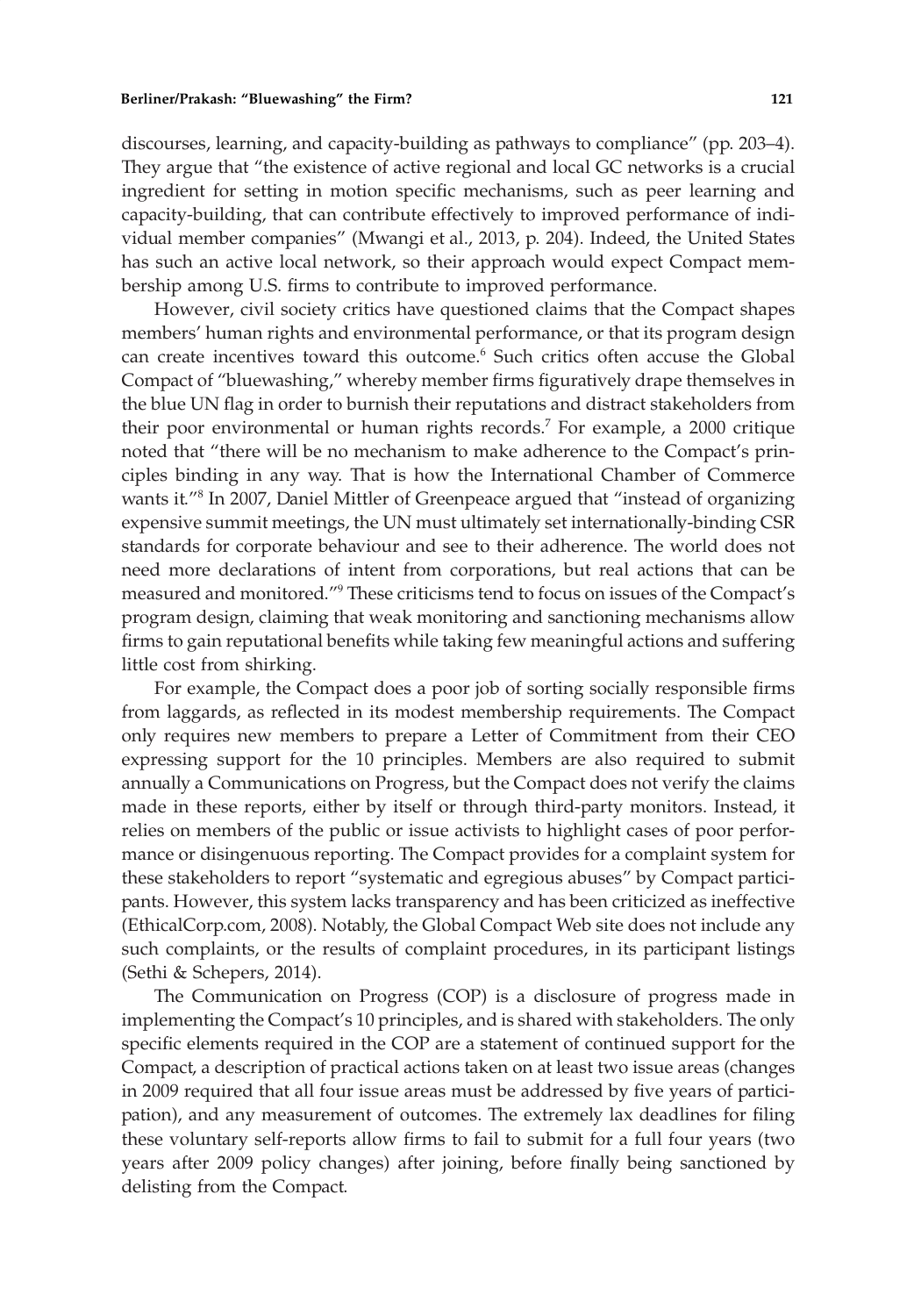Additionally, the quality of substantive information provided in the COP reports is poor. The Compact's 2008 Annual Review noted the results of a survey of 40 large companies indicating that "not all Global Compact principles are covered with the same level of detail," that "there is a wide disparity with regard to information available per principle," and that "reported information is not comprehensive, with COPs focusing more on commitments and management systems than on materiality, performance and achievements" (UN Global Compact, 2009). Given that the COP is the only long-term requirement firms must meet to maintain membership, the lax timelines and poor substantive quality of these self-reports reflect poorly on program credibility.

Just as the Global Compact leadership's arguments are grounded in norm-based approaches, criticisms from civil society groups or other critics are implicitly, if not explicitly, grounded in political economy approaches. Empirically testing between these different points of view is, therefore, of great importance both theoretically and practically.

Some scholars have also sought to evaluate the efficacy of Global Compact membership. Bernhagen and Mitchell (2010) analyzed the world's largest two thousand companies, comparing members and nonmembers. They concluded that Compact members are more likely to have internal human rights policies, and are more likely to be listed on "Innovest's 'Global 100' list of the 'most sustainable' corporations" (Bernhagen & Mitchell, 2010, p. 1181). Mwangi et al. (2013, p. 215) analyzed the 20 largest automotive and utility companies in the world, concluding that Compact members were more likely than nonmembers to file sustainability reports using the Global Reporting Initiative's reporting standards, which they interpret as a move "from an initial rhetorical commitment to the GC toward a more meaningful implementation of reporting about progress." On the other hand, Hamann, Sinha, Kapfudzaruwa, and Schild (2009) analyzed the human rights due diligence practices of the top 100 firms listed on the Johannesburg Stock Exchange, and found no effect for Compact membership. However, in addition to not providing a direct measure of human rights or environmental performance, none of these analyses take into account the potential for nonrandom selection of firms into the Compact to drive their results, potentially leading to overly optimistic conclusions.

Sethi and Schepers (2014, p. 1), instead of empirically evaluating data on compliance, conduct an analysis of the Compact's governance structure, sources of financial support, and procedures for reporting and delisting, concluding that "the UNGC has failed to induce its signatory companies to enhance their efforts and integrate the 10 principles in their policies and operations." We seek to build on these existing studies by using a more direct empirical measure of the actual corporate social performance of firms, and by systematically addressing the selection issues that potentially bias past quantitative work.

## **Data and Model**

Our dependent variable is firms' environmental and human rights performance, using data from MSCI ESG Statistics, formerly known as the KLD Social and Envi-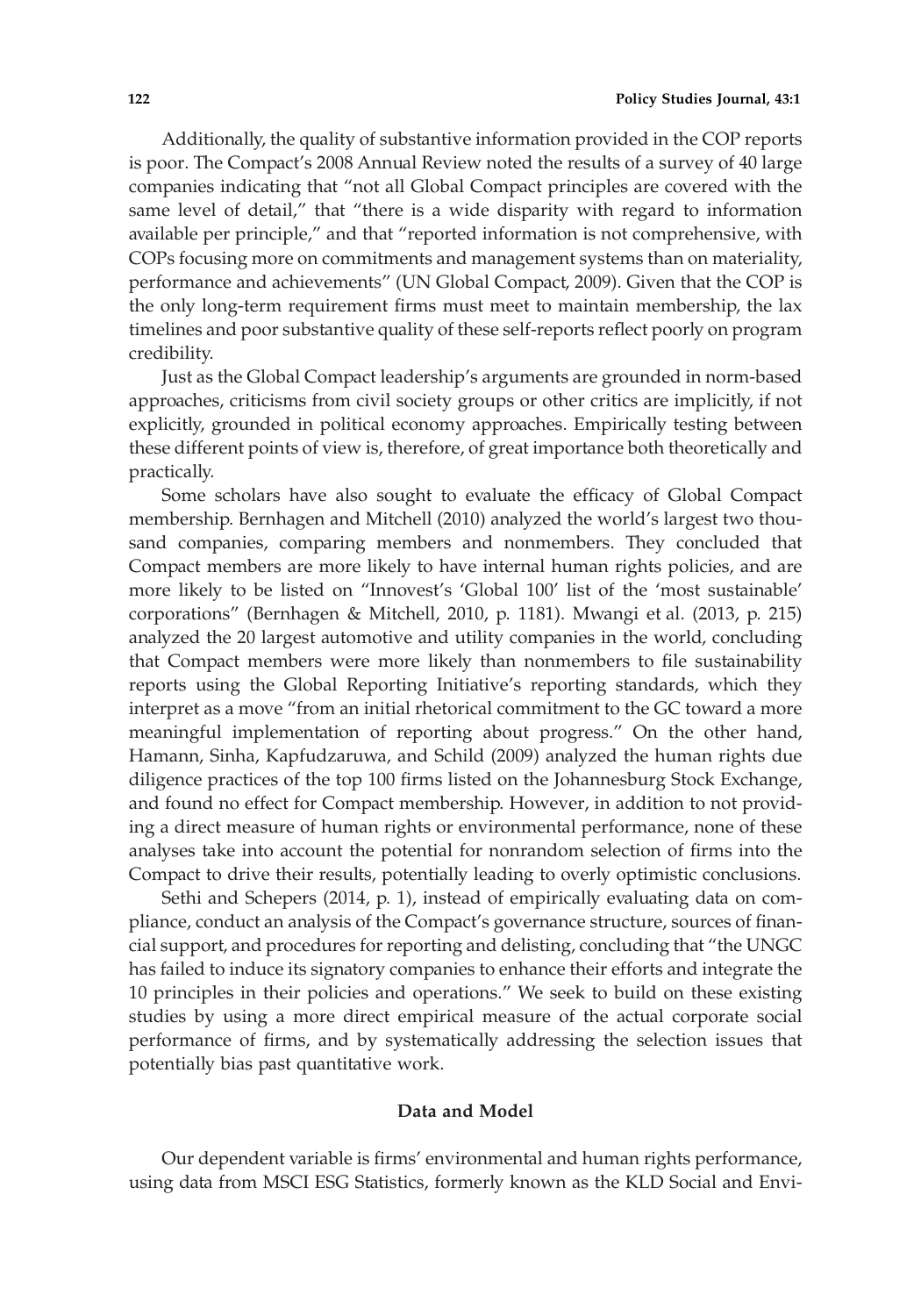| <b>Environmental Strengths</b>                                                                                              | <b>Environmental Concerns</b>                                                                                                                              |
|-----------------------------------------------------------------------------------------------------------------------------|------------------------------------------------------------------------------------------------------------------------------------------------------------|
| Beneficial products and services<br>Pollution prevention<br>Recycling<br>Clean energy<br>Other strengths                    | Hazardous waste<br>Regulatory problems<br>Ozone depleting chemicals<br>Substantial emissions<br>Agricultural chemicals<br>Climate change<br>Other concerns |
| Human Rights Strengths                                                                                                      | Human Rights Concerns                                                                                                                                      |
| Indigenous peoples relations strengths<br>Labor rights strength<br>Human rights policies and initiatives<br>Other strengths | Operations in Burma<br>Labor rights concern<br>Indigenous peoples relations concerns<br>Other concerns                                                     |

**Table 1.** Environmental and Human Rights Strengths and Concerns from the KLD Ratings

ronmental Performance ratings (henceforth KLD ratings). These ratings have been called the "the largest multidimensional CSP [corporate social performance] database available to the public" (Deckop, Merriman, & Gupta, 2006, p. 334) and the "the most exhaustive and widely used measure of CSR" (Vogel, 2005). The ratings have been used in numerous studies pertaining to the CSR of firms on topics including the effects of membership in the organization Business for Social Responsibility (Tashman & Rivera, 2010), the effects of anti-sweatshop campaigns on apparel firms (Bartley & Child, 2011), and the relationships between CSR practices and firm performance (Doh, Howton, Howton, & Siegel, 2010; Waddock & Graves, 1997).

The ratings include measures of firm performance on indicators grouped into several categories, including Community, Diversity, Corporate Governance, Gambling, and Nuclear Power. We, however, are interested in the two categories that concern elements of the Global Compact's 10 principles: Environment and Human Rights.<sup>10</sup> In each category, the individual indicators are grouped into Strengths and Concerns. Table 1 displays the strengths and concerns indicators, which we include for each the Environment and Human Rights categories. We exclude categories that were dropped from the ratings during our period under study, or that were only initiated at the end of the period. Each individual indicator is coded as a 0 or 1 in each year.

Do firms which join the UNGC "walk" the CSR "talk"? The KLD data provides valuable insight on this issue. We interpret the strengths indicators as reflecting relatively superficial efforts that a firm can undertake cheaply, without substantially changing their primary activities or business models. In contrast, concerns reflect the actual changes in structural issues that bear upon the core activities of a firm. This makes intuitive sense if one closely looks at the demands placed on the firm via these strengths and concerns.<sup>11</sup>

For example, the environmental strengths categories relate primarily to the existence of programs and policies in place to mitigate pollution, reduce emissions, and increase the use of recycled materials and clean energy. Notably, firms can receive points in these categories even if the programs are not particularly effective.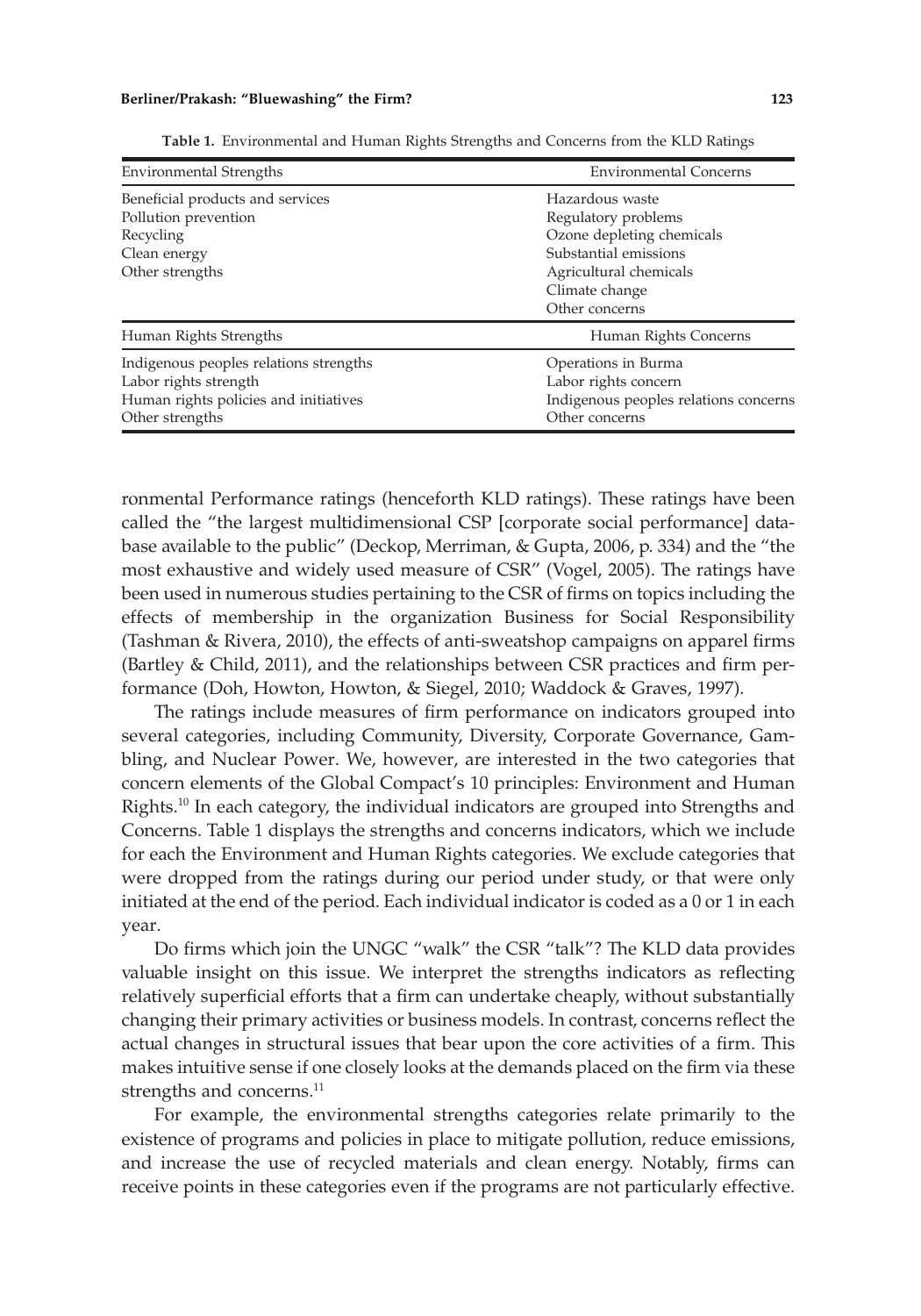The definition of the "Clean Energy" category even includes the simple "acknowledgement of direct and/or indirect impacts on operations due to climate change." Meanwhile, the environmental concerns categories more directly address actual levels of pollution and emissions, and the production of environmentally harmful goods such as chemical pesticides. It is much less costly for a firm to create recycling and pollution mitigation programs, which may or may not be effective, than it is to actually address problems of hazardous waste or substantial emissions, listed among the environmental concerns in the KLD ratings. Confirming this interpretation, Chatterji, Levine, and Toffel (2009) find that in the case of KLD's environmental ratings, the "concerns" indicators are significantly associated with past and future pollution levels and regulatory compliance levels, whereas the "strength" indicators show no such association with objective measures of environmental performance.

Similarly, in the area of labor rights, the "strengths" indicator is defined as "the company has outstanding transparency on overseas sourcing disclosure and monitoring, or has particularly good union relations outside the U.S., or has undertaken labor rights–related initiatives that KLD considers outstanding or innovative," whereas the "concerns" indicator is defined as "the company's operations have had major recent controversies primarily related to labor standards in its supply chain." Once again, it is far less costly to enact monitoring polities and join transnational initiatives than it is to actually address persistent labor rights abuses that take place at the bottom of global supply chains (Locke, 2013).

In sum, the "concerns" indicators reflect costly actions firms have to undertake to improve performance, whereas the "strengths" indicators reflect more superficial, less costly activities. It is far simpler, and less costly, for a firm to take actions that raise its "strength" indicators than to take actions that lower its "concerns" indicators. Given that these categories reflect different types of actions, we treat them separately rather than combining them into an aggregated measure. Indeed, in a study of latent constructs underlying the KLD ratings, Mattingly and Berman (2006) concluded the strengths and concerns were conceptually distinct, and that it was inappropriate to combine them in such a manner.

Thus, we use two separate dependent variables. For each firm in each year, we record the sum of the strengths indicators, and the sum of the concerns indicators, as our two primary dependent variables.<sup>12</sup> Since we do employ some categories that were introduced in the middle of the period under observation, following Tashman and Rivera (2010), we standardize the Strengths and Concerns variables for each year, calculating z-scores using the annual means and standard deviations across all firms for each measure. In some models, we instead treat the two variables as counts, using the raw measures instead of the standardized versions.

The sample of firms covered by the KLD rating has increased over time. As of 2000, it covered firms in the S&P 500 Index and firms in the Domini 400 Social Index. In 2001, it was extended to cover the thousand largest publicly traded firms in the United States. In 2002, firms in the Large Cap Social Index were added. In 2003, coverage expanded to include an additional two thousand publicly traded firms and firms listed in the Broad Market Social Index.<sup>13</sup> To maximize our data coverage, we first used all firms that we were able to match between the KLD data and additional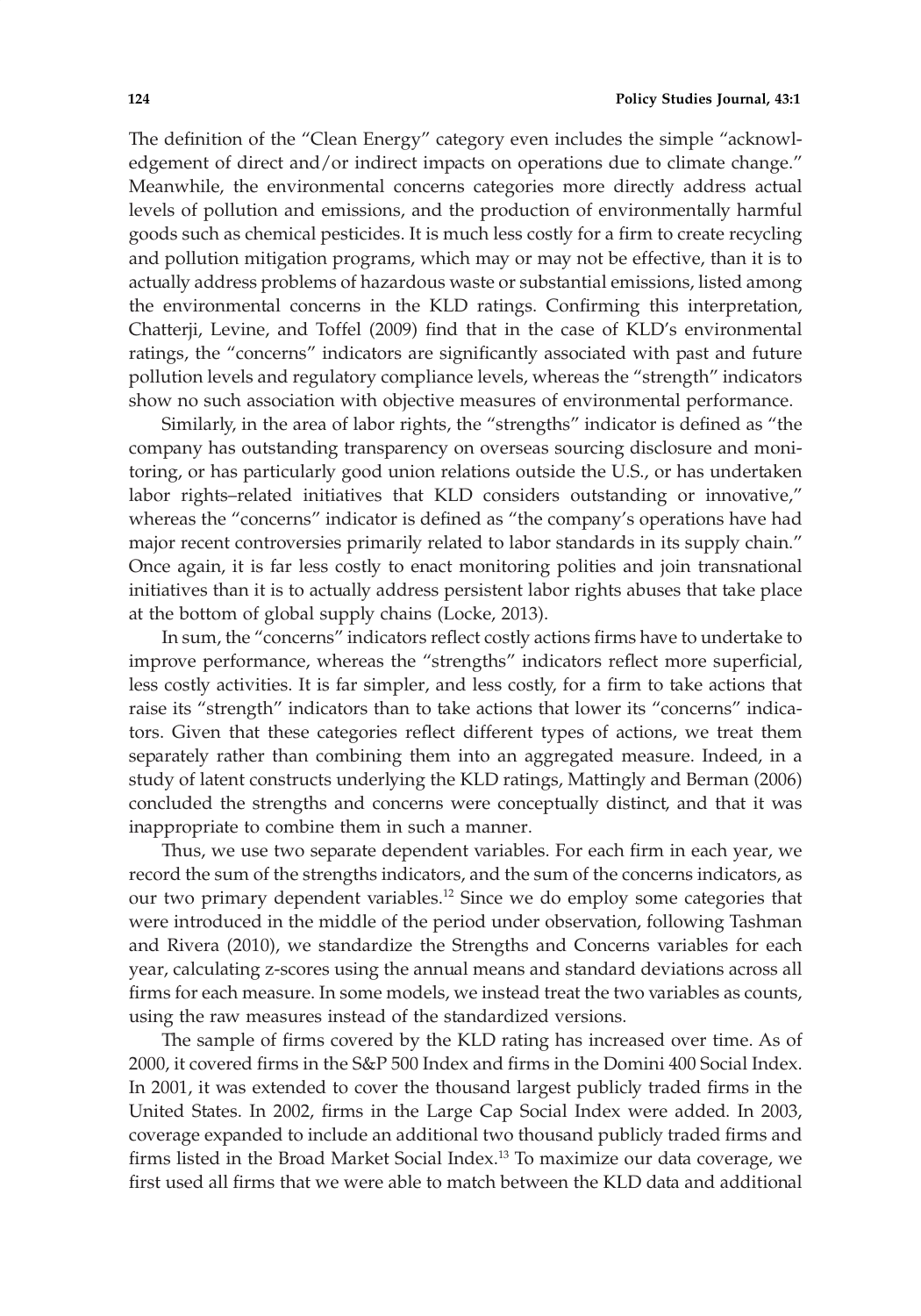variables from the Thomson Reuters Datastream database.<sup>14</sup> To ensure sufficient coverage of individual firms over time, we omitted any firms observed for three or fewer years. Our sample includes the remaining 2,950 firms. Since some firms are acquired or go bankrupt, we have an unbalanced panel of 21,738 firm-year observations from 2000 to 2010. In some additional models, however, we also show results using only firms present in the panel from the year 2000, or using samples matched on observable covariates.

Our key independent variable is UNGC Membership, an indicator of years in which a firm was a member of the Compact. We do not count a firm as a member in the year in which it joined, to avoid attributing to member firms environmental and human rights performance that took place prior to joining—that is, our membership variable is lagged by one year. Of the 2,950 firms in our sample, 42 firms are Global Compact members, having joined by the end of 2009. While just over one hundred U.S. firms in total had joined the Compact by that date, many of these were not publicly listed and so not eligible for inclusion in the KLD ratings.15 Following the CSR literature, we also include control variables for the size of the firm, measured as logged total sales, and the firm's profits in each year. In some models that do not include firm fixed effects, we instead include dummy variables for industrial sectors, at the level of Standard Industrial Classification (SIC) divisions<sup>16</sup>

# *Modeling Approaches*

Any modeling strategy to determine the effects of membership in a voluntary initiative such as the Global Compact must confront the fact that membership itself is nonrandom. Indeed, selection into the program is likely to be driven by omitted variables, if not past environmental and human rights performance themselves. It is precisely this potential selection problem that past empirical work on Global Compact efficacy has failed to address. Simply comparing the performance of member firms with nonmember firms, at a single point in time, risks mistaking a selection process for a causal effect.

We use three different methods to address selection issues: (i) a differences-indifferences design, (ii) instrumental variables, and (iii) propensity score matching. Differences-in-differences models compare units before and after they received a treatment with other units that received no treatment but were measured at comparable time periods. Such methods have been used in research at both the country level (Djankov, McLiesh, & Shleifer, 2007; Slaughter, 2001) and the firm level (Bertrand & Mullainathan, 2003; MacGarvie, 2006). In our case, the differences-indifferences approach compares the changes in ratings of firms that joined the Compact before and after joining, with the changes in ratings of other firms that did not join, over the same time period. Such a design has many beneficial qualities. By including firm fixed effects, it ensures that any firm-specific omitted variables, such as varying baseline propensities to join the Compact, do not bias the model estimates. By including year fixed effects, it ensures that across-the-board changes in corporate responsibility over time are not mistaken for effects of the Global Compact. For the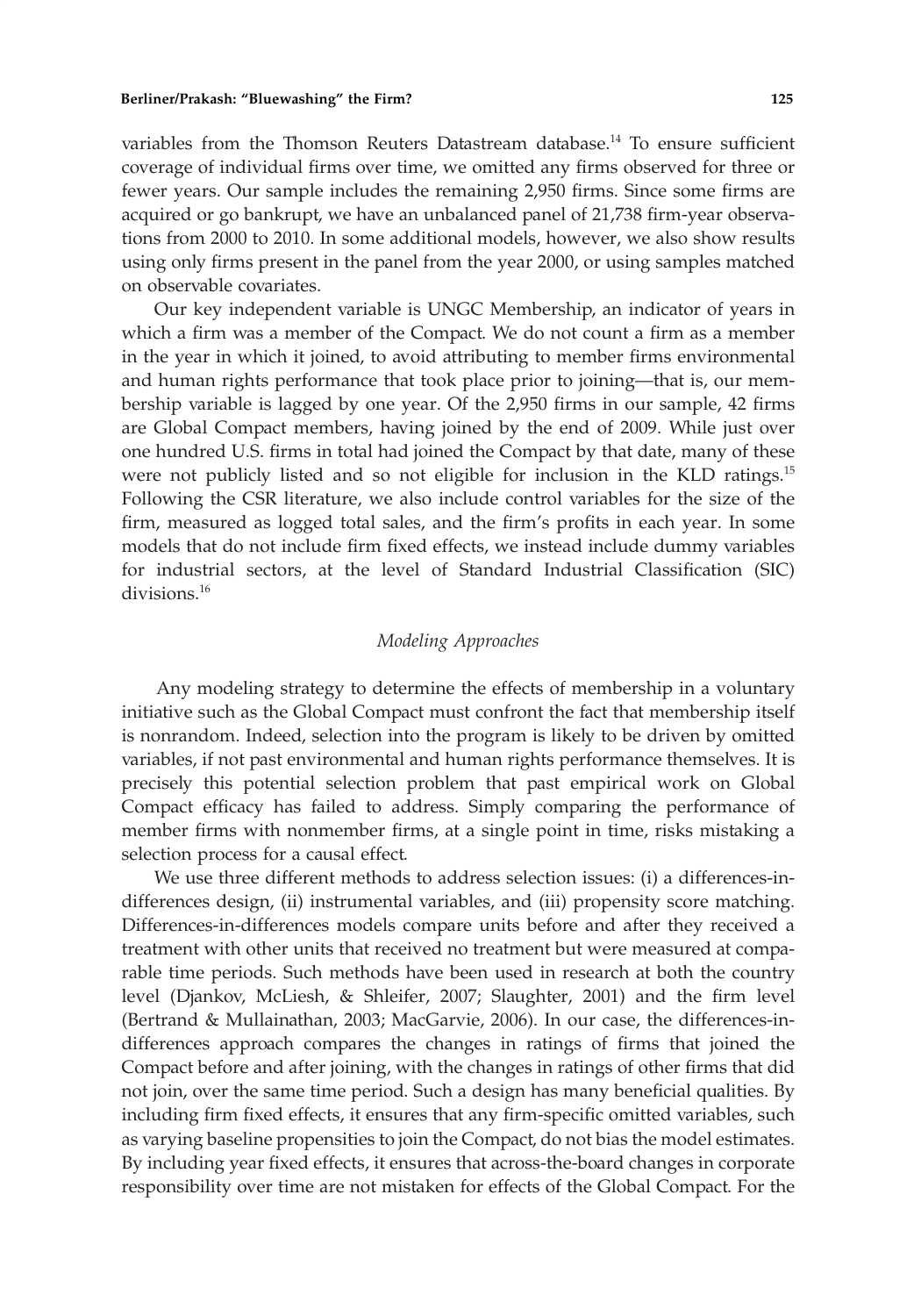model to identify an effect of Compact membership, any change in average ratings over time for member firms must be greater than the changes undergone by nonmember firms over the same time period.

However, such a model may not fully take into account selection effects, if firms that join the Global Compact have independent tendencies toward different trends over time in their social performance than firms that do not join. We, therefore, supplement the differences-in-differences design with two additional approaches: instrumental variables and propensity score matching. We first use two instruments to assess the effects of only the exogenous element of Global Compact membership. To be a valid instrument, a variable must be associated with the potentially endogenous independent variable, but must remain orthogonal to the error term of the final outcome equation. That is, a potential instrument must predict Global Compact membership among U.S. firms, but must not influence their corporate social performance through any other causal mechanism.

We identify two instruments that fulfill these conditions both theoretically and empirically. The first instrument is the proportion of Global Compact member firms in each firm's sector in the previous year, within the observed sample of U.S. publicly traded firms.<sup>17</sup> The second instrument is the total number of Global Compact member firms in each firm's sector in the previous year, in a selection of seven other countries: Canada, China, France, Germany, Japan, Mexico, and the United Kingdom.<sup>18</sup> The intuition behind both instruments is that firms have a tendency to mimic the behavior of salient peer groups, especially with regard to decisions to join voluntary initiatives. This draws on the insights of institutional isomorphism (DiMaggio & Powell, 1983), and the focus on emulation in the policy diffusion literature (Berliner, 2013, 2014; Greenhill, 2010; Simmons, Dobbin, & Garrett, 2006). Mimicry of adoption in other countries has been identified as an important factor by research on firm decisions to join the Global Compact (Berliner & Prakash, 2012; Lim & Tsutsui, 2012; Perez-Batres, Miller, & Pisani, 2011; Perkins & Neumayer, 2010) as well as other voluntary programs such as ISO 9000 (Guler, Guillén, & Macpherson, 2002; Prakash & Potoski, 2007). When more firms in the same sector have joined the Compact, both in the United States and in other countries that are economically or geographically proximate to the United States, a given firm is likely to face greater mimetic pressure to do the same, independent of the financial cost-benefit calculus that might also play into its decision whether or not to join.<sup>19</sup> And since the two instrumental variables pertain only to the actions of firms *other than* the reference firm, are lagged temporally and/or spatially, and do not measure the actual corporate social performance of any firm, there is no plausible causal mechanism by which they might influence the reference firm's actual corporate social performance, except for influencing its likelihood of joining the Compact.

Indeed, the validity of the instruments is also supported empirically, as the models that include them pass tests for both instrument strength and exogeneity. The Cragg–Donald F statistic of the first-stage model is far above the most restrictive critical value of a Stock–Yogo weak identification test, and the *p*-values of the Hansen J statistics of the second-stage models both fail to reject the null hypothesis that the over-identification restrictions are valid.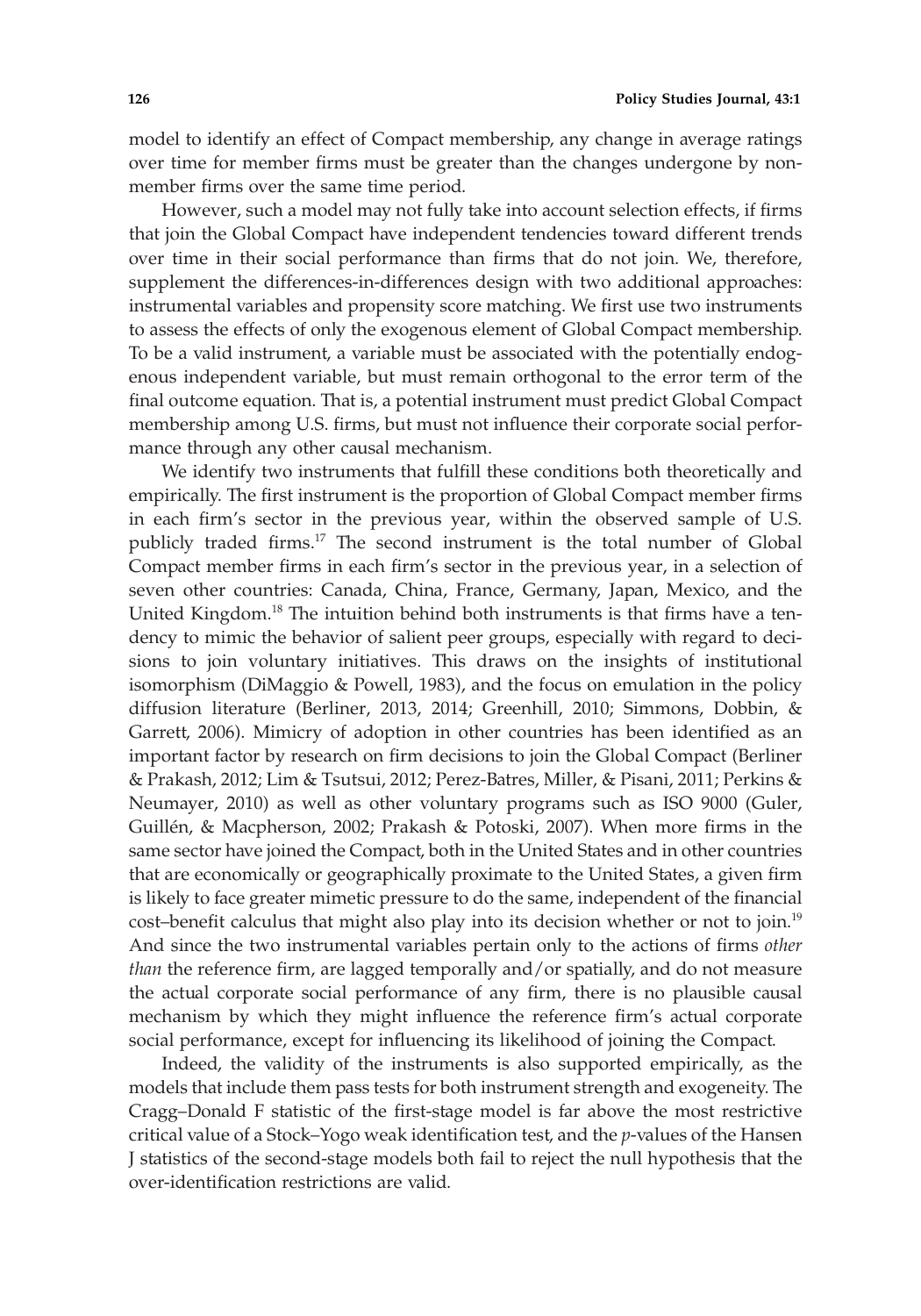#### **Berliner/Prakash: "Bluewashing" the Firm? 127 Berliner/Prakash: 127**

The second additional approach we use is to supplement the differences-indifferences design with propensity score matching. Previous studies have also used matching as a way to address potentially endogenous firm behaviors (Girma, Greenaway, & Kneller, 2004; Levine & Toffel, 2010). This method matches each firm that joined the Global Compact with another firm that did not join, yet is as similar as possible on observed covariates. While propensity score matching is no panacea for potential endogeneity issues, it provides greater assurance that results of the differences-in-differences approach are not the result of comparing firms that are very different from each other in terms of firm size, profits, and industrial sector.

Finally, an additional potential concern arises from our use of ratings compiled by CSR analysts as the dependent variable. It is possible that the results are biased by measurement problems, if member firms are more likely than others to receive the scrutiny (either from KLD analysts themselves or from the various data sources they rely on) that leads to them receiving nonzero ratings on the various indicators (either strengths or concerns). Indeed, 90 percent of firms in our sample received scores of zero on all of the strengths we consider, while 83 percent received scores of zero on all of the concerns we consider. As such, we employ a zero-inflated Poisson model, which assumes that these zero observations are of two types, arising from two separate data-generating processes: regular zeroes, and "structural" or "inflated" zeroes. Here, the regular zeroes are those firms that received adequate scrutiny but nonetheless were scored zero, while the inflated zeroes were insufficiently scrutinized. By simultaneously estimating a binary model of such "inflation" and a count model of the final outcomes, the zero-inflated Poisson model can estimate whether Compact members are less likely than other firms to receive insufficient scrutiny (i.e., more likely to receive adequate scrutiny), as well as estimating the effects of membership once any potential inflation process is taken into account. However, due to the complexity of this model, it is only possible to include sectoral fixed effects, not firm fixed effects, and so the results will not take into account potential omitted variables at the firm level.

### **Results**

The basic results of a differences-in-differences approach to the data are presented in Figure 1. This figure does not present model results, but rather simply a means of visualizing the intuition of the differences-in-differences approach. For both Strengths and Concerns (using unstandardized data), this figure shows the average ratings among firms that joined the Global Compact over a period from three years before joining to three years after. These are compared with aggregated average ratings of firms that did not join the Global Compact over the same periods. The figure highlights several differences between firms that joined and did not join. First of all, even before joining the Global Compact, firms that would go on to join tended to be different from firms that would not go on to join, characterized both by greater strengths and greater concerns. The fact that firms with greater concerns were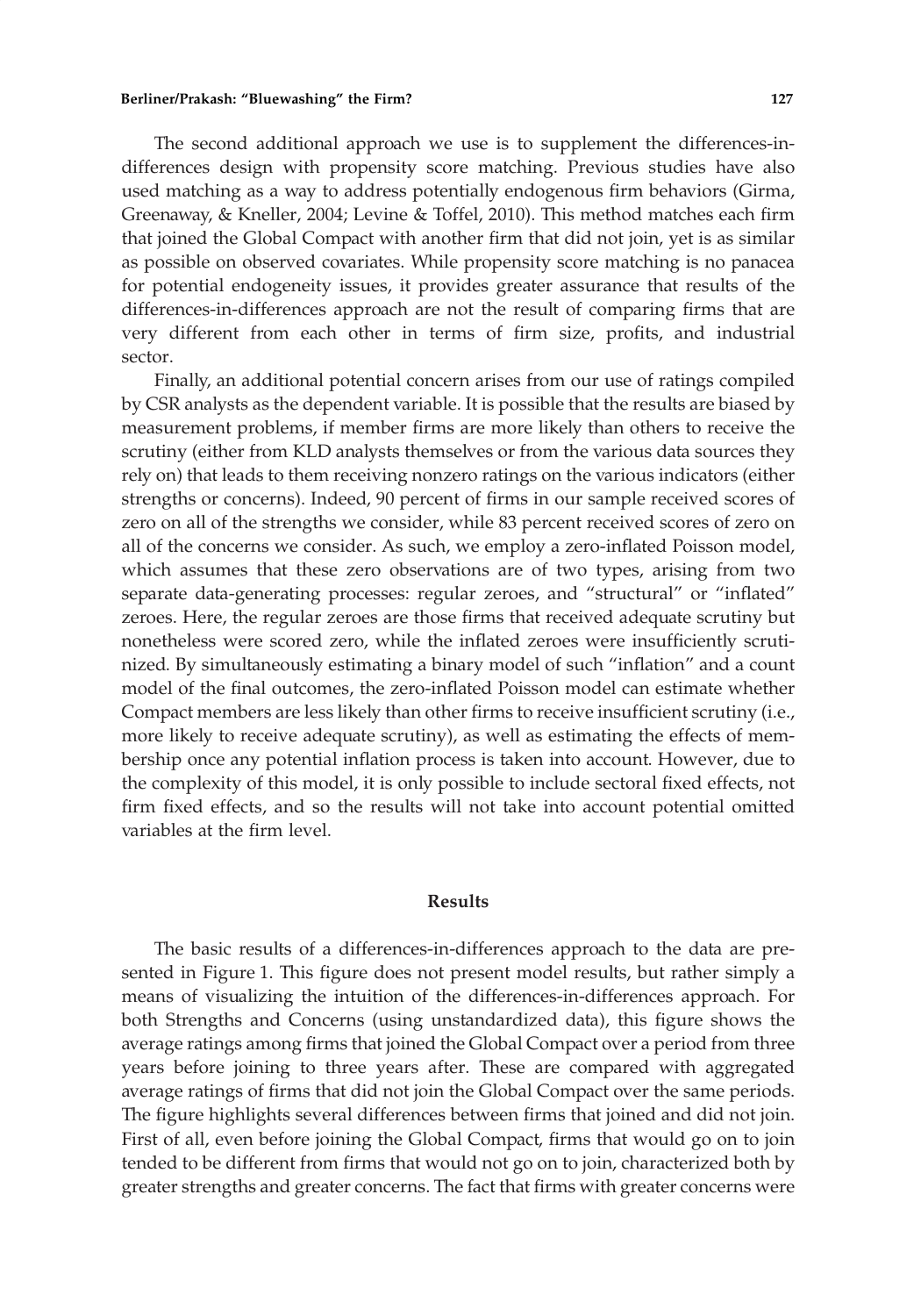

**Figure 1.** Illustration of Differences-in-Differences Approach. The nondashed lines show average ratings among firms that joined the Global Compact, over a period from three years before joining to three years after. The dashed lines reflect aggregated average ratings of firms that did not join the Global Compact over the same periods.

more likely to join the Compact than other firms implies that joining is a strategic act intended to ameliorate reputational problems arising from criticism over performance in these areas. However, after joining the Global Compact, firms tended to undergo changes in their ratings that cannot simply be attributed to across-the-board trends experienced by all firms. Both Strengths ratings and Concerns ratings increased for member firms, compared both with their ratings prior to joining and to the ratings of nonmember firms over the same period.

Table 2 presents the results of our empirical models. Since we employ many different combinations of model, sample, dependent variable, different fixed effects, all oriented around the results of one specific variable, we present all the results in a single table. Each row presents the coefficients and associated standard errors for UNGC membership in two separate models, one with the dependent variable for Strengths and the other with the dependent variable for Concerns, but otherwise with identical modeling choices. All models also contain control variables for Firm Size and Firm Profits, but the results for these are not of primary interest and will be made available in Table S1 online. Unless otherwise noted, all the models labeled as linear use the standardized dependent variables, while the Poisson and zero-inflated models use unstandardized count dependent variables.

Row 3 in this table presents the results of differences-in-differences models of each outcome, while the previous two rows show comparison models including year fixed effects only, and both year and sector fixed effects. In all cases, the effects of Compact membership are positive and significant for both Strengths *and* Concerns. However, the inclusion of firm fixed effects in the differences-in-differences model, which control for any omitted variables at the firm level, yields coefficients smaller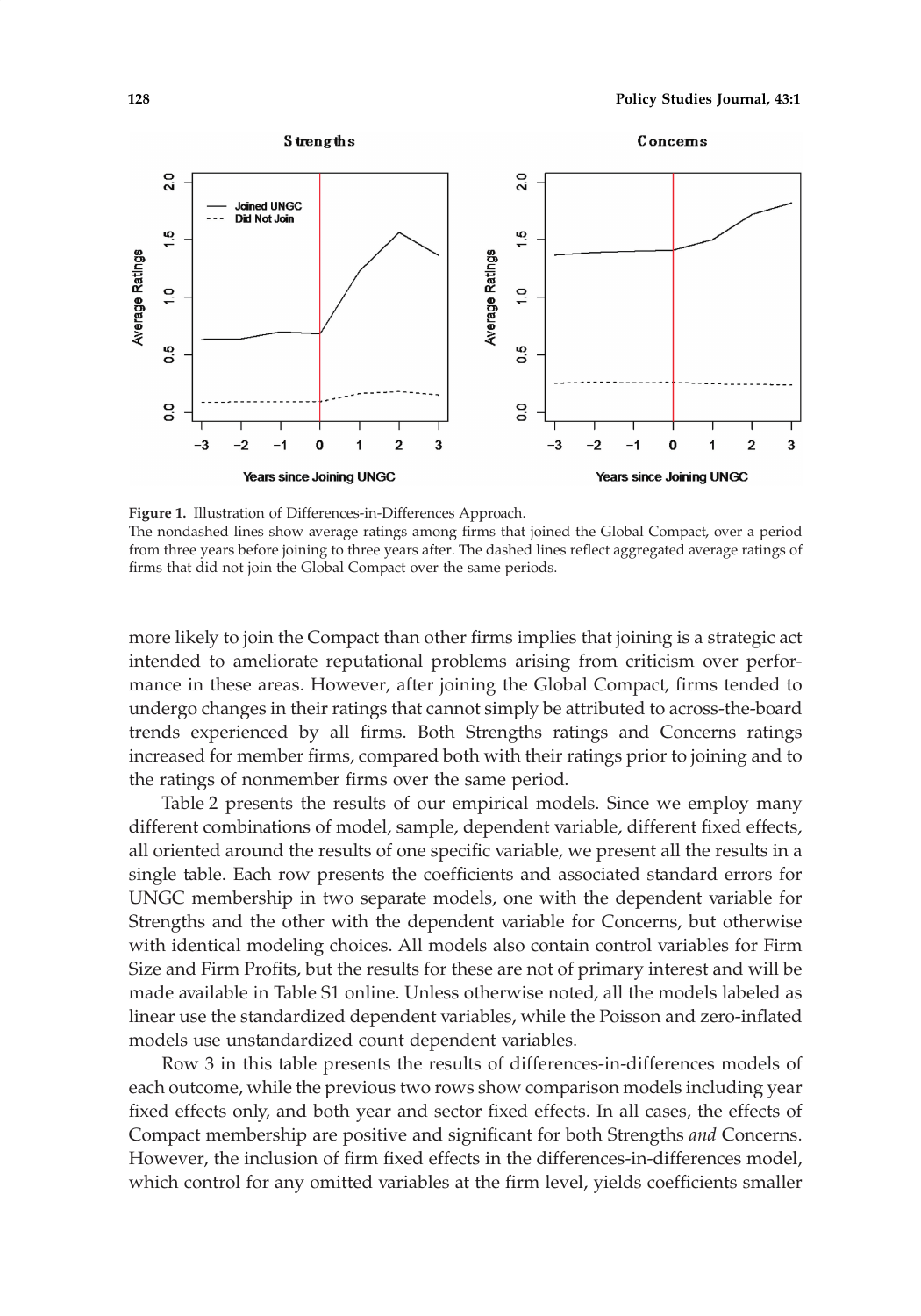| Model                                                                                                                                                                                                                 | <b>Fixed Effects</b> | Strengths: UNGC Coef. | Concerns: UNGC Coef.                                                                                                        | N Obs.    | N Firms |
|-----------------------------------------------------------------------------------------------------------------------------------------------------------------------------------------------------------------------|----------------------|-----------------------|-----------------------------------------------------------------------------------------------------------------------------|-----------|---------|
| inear results                                                                                                                                                                                                         |                      |                       |                                                                                                                             |           |         |
| 1. Linear                                                                                                                                                                                                             | Year                 | $2.425**$ (0.460)     | $.451**$ (0.485)                                                                                                            | 21738     | 2950    |
|                                                                                                                                                                                                                       | Year, sector         | $2.309**$ (0.442)     | $1.341**$ (0.458)                                                                                                           | 21738     | 2950    |
| 2. Linear<br>3. Linear                                                                                                                                                                                                | Year, firm           | $.452**$ (0.267)      | $0.713**$ $(0.174)$                                                                                                         | 21738     | 2950    |
| 4. Instrumental variables <sup>ab</sup>                                                                                                                                                                               | Year, firm           | $5.083**$ (1.564)     | 3.530** (1.292)                                                                                                             | 21736     | 2948    |
| Count results                                                                                                                                                                                                         |                      |                       |                                                                                                                             |           |         |
| 5. Poisson                                                                                                                                                                                                            | Year                 | $0.981**$ (0.159)     | $0.579**$ $(0.215)$                                                                                                         | 21738     | 2950    |
| 6. Poisson                                                                                                                                                                                                            | Year, sector         | $0.684**$ (0.163)     | $0.389**$ (0.168)                                                                                                           | 21738     | 2950    |
| 7. Poisson <sup>c</sup>                                                                                                                                                                                               | Year, firm           | 0.143 (0.177          | $0.169*$ (0.0879)                                                                                                           | 6717/6223 | 729/725 |
| 8. Zero-inflated Poisson <sup>d</sup>                                                                                                                                                                                 | Year, sector         | $0.559**$ $(0.134)$   | $0.310*(0.167)$                                                                                                             | 21738     | 2950    |
| Alternate samples                                                                                                                                                                                                     |                      |                       |                                                                                                                             |           |         |
| 9. Linear (firms present in 2000)                                                                                                                                                                                     | Year, firm           | $1.465**$ $(0.342)$   | $0.716**$ $(0.225)$                                                                                                         | 5130      | 522     |
| 10. Linear (matched firms)                                                                                                                                                                                            | Year, firm           | $0.958**$ $(0.273)$   | $0.492**$ (0.182)                                                                                                           | 2174      | 246     |
| 11. Linear (matched by sector)                                                                                                                                                                                        | Year, firm           | $0.888**$ (0.269)     | $0.363**$ (0.183)                                                                                                           | 2183      | 246     |
| Alternate DVs                                                                                                                                                                                                         |                      |                       |                                                                                                                             |           |         |
| 12. Linear (unstandardized DV)<br>13. Linear (Env. categories)                                                                                                                                                        | Year, firm           | $.132**$ (0.132)      | $0.530**$ (0.130)                                                                                                           | 21738     | 2950    |
|                                                                                                                                                                                                                       | Year, firm           | $1.214**$ $(0.270)$   | $0.463**$ $(0.174)$                                                                                                         | 21738     | 2950    |
| 4. Linear (H.R. categories)                                                                                                                                                                                           | Year, firm           | $1.522**$ $(0.646)$   | $1.023**$ (0.278)                                                                                                           | 21738     | 2950    |
| two different models, one with strengths as the DV and the other with concerns as the DV.<br>$p < 0.10$ , ** $p < 0.05$ ; Standard errors clustered by firm in parentheses.<br>Note: All models control for Firm Size |                      |                       | and Profits (see Online Appendix for full results). Each row presents the coefficient for UN Global Compact membership from |           |         |
|                                                                                                                                                                                                                       |                      |                       |                                                                                                                             |           |         |

a histruments: The proportion of firms in the sample from the same sector (SIC 2 digit level) in the previous year, and the number of firms in the same sector (SIC) division level) in the previous year in Canada, China, France, Germany, Japan, Mexico, and the United Kingdom. First-stage equations also includes Firm Size, Profits, \*p<0.10,\*\*p<0.05; Standard errors clustered by firm in parentheses.<br>"Instruments: The proportion of firms in the sample from the same sector (SIC 2 digit level) in the previous year, and the number of firms in the same se division level) in the previous year in Canada, China, France, Germany, Japan, Mexico, and the United Kingdom. First-stage equations also includes Firm Size, Profits, and year dummies. and year dummies.

<sup>b</sup>Cragg-Donald F statistics: Strengths: 139.6; Concerns: 139.6. Hansen J statistics (p-values): Strengths: 0.76; Concerns: 0.857. <sup>6</sup>Cragg-Donald F statistics: Strengths: 139.6; Concerns: 139.6. Hansen J statistics (p-values): Strengths: 0.76; Concerns: 0.857.<br>'Reduced, and different sample sizes due to omission of firms with zero values on the DV fo

Tecluced, and different sample sizes due to omission of firms with zero values on the DV for full panel.<br><sup>4</sup>UNGC coefficients in Inflation equations: Strengths:  $-28.71$ <sup>\*</sup> (1.371); Concerns:  $-0.670$  (0.887).

dUNGC coefficients in Inflation equations: Strengths: −28.71\* (1.371); Concerns: −0.670 (0.887).

# Berliner/Prakash: "Bluewashing" the Firm? 129

**Table 2.** Main Results

Table 2. Main Results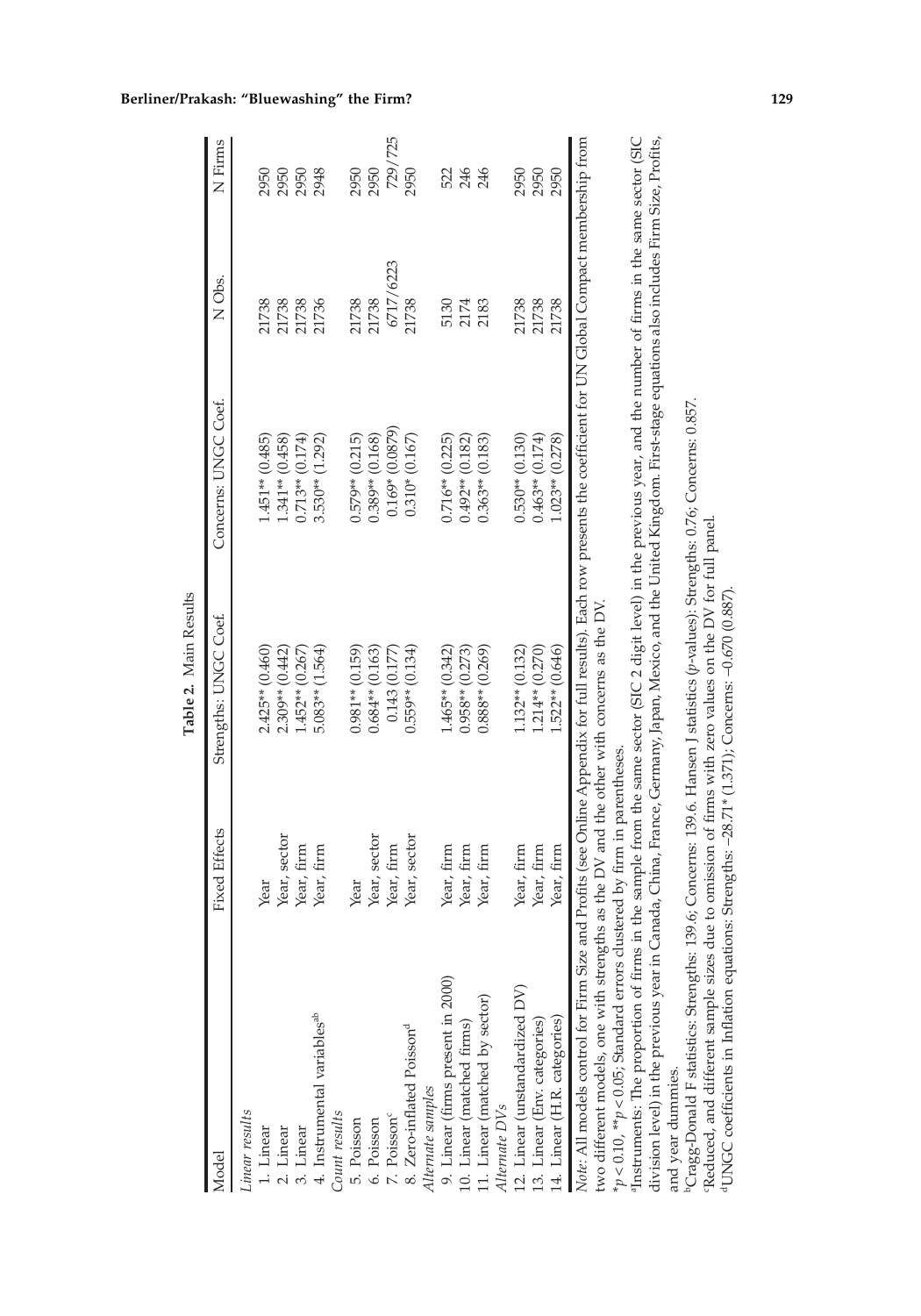in magnitude than those in the previous comparison models. Row 4 presents the results of instrumental variables models, using membership among firms in the same sector in the United States and in seven other countries as instruments. In these models, isolating the exogenous component of Compact membership while still using a differences-in-differences design, the effects on environmental and human rights strengths and concerns are shown to both be of even larger magnitude than in the previous sets of models.

The next sets of models treat the dependent variables as counts, relying on Poisson and zero-inflated Poisson models. While the models with year fixed effects only, and with year and sector fixed effects all show positive and significant effects of Compact membership on both outcomes, the results in Row 7 show different results. The results of the differences-in-differences Poisson models show that while Compact membership has a positive and significant effect on Concerns, there is no significant effect on Strengths. These are even more negative results from the point of view of the Compact's efficacy than the results of the previous models.

Row 8 presents the results of the second-stage equations of zero-inflated Poisson models. While it is not computationally feasible to include firm fixed effects in these models, the inclusion of sectoral fixed effects at least controls for any unobserved omitted variables at the sector level. The results of the inflation equations yield coefficients for Global Compact membership that are negative and statistically significant for Strengths, but not statistically significant for Concerns.<sup>20</sup> That is, Compact members are *less* likely to receive *insufficient* scrutiny of their environmental and human rights strengths than other firms, or in other words are more likely to receive adequate scrutiny. However, there is no difference in scrutiny of environmental and human rights concerns between Compact members and nonmembers. Once taking these first-stage equations into account, however, the results show positive and statistically significant coefficients for Compact membership for both Strengths and Concerns. That is, even once taking into account potential measurement problems relating to greater scrutiny for members, the primary results remain.

Rows 9, 10, and 11 in Table 2 present the results of models using alternative samples of firms. The models in Row 9 include only those firms present in the sample in the year 2000, ensuring that the results are not driven by the changing sample size as the KLD ratings expanded their coverage. Rows 10 and 11 use two different strategies based on propensity score matching. As noted previously, differences-indifferences procedures may not fully take into account all potential forms of selection bias. Specifically, if firms that select into joining the Global Compact have tendencies to differentially trend over time in the outcome variables in relation to firms that do not join, the estimates from the differences-in-differences models could still be artifacts of selection. While the models using instrumental variables offer one way to counter this possibility, we also employ an alternative based on propensity score matching.

Propensity score matching procedures match each observation that received a "treatment" (joining the Global Compact in our case) with another observation (or multiple observations) that did not, yet is as similar as possible as the treated obser-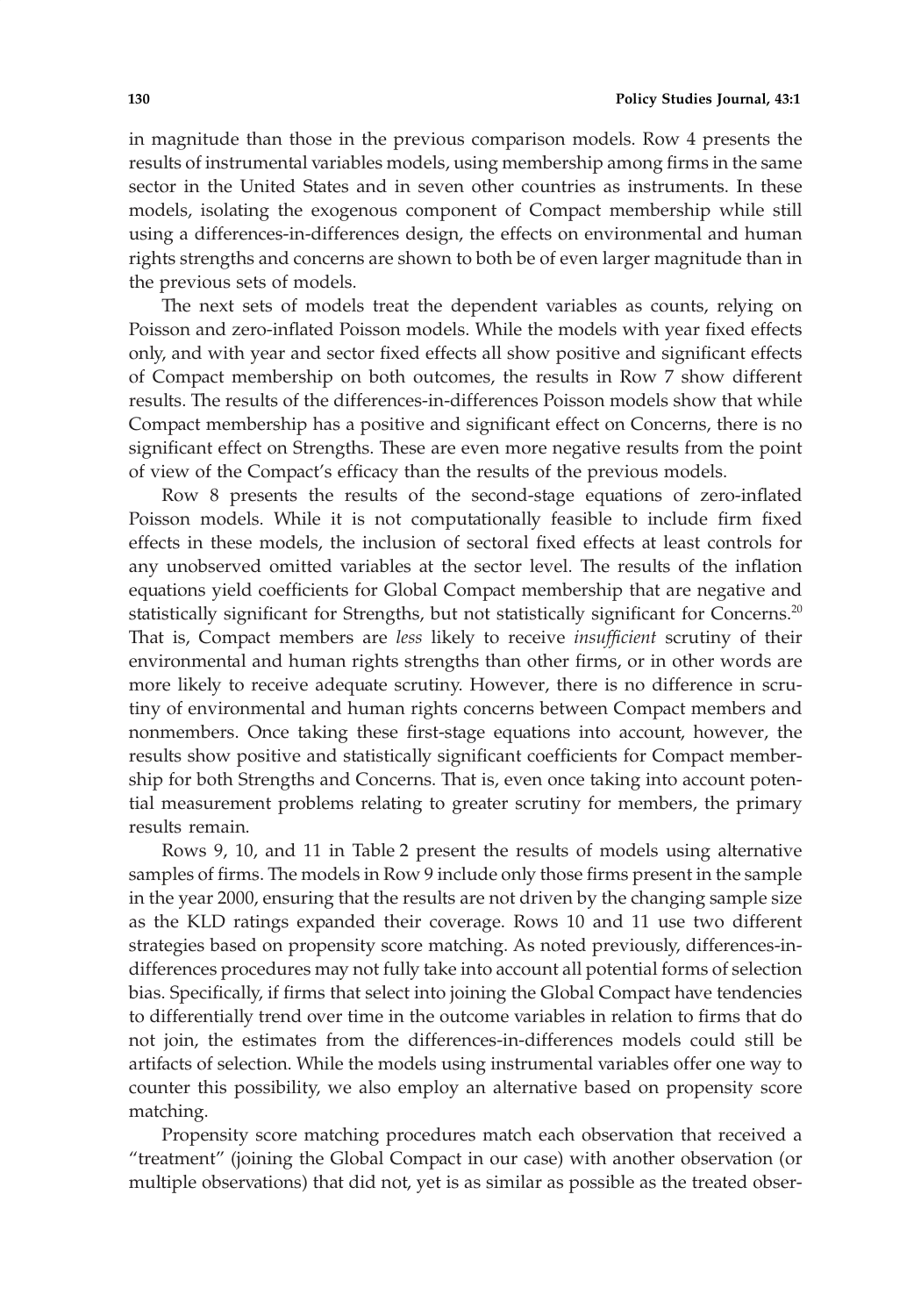vation on the other independent variables. In an ideal situation, the two observations differ in one dimension only: one is treated and the other is not. In our case, by matching each firm that joined the Compact with another similar firm that did not join, we can minimize the possibility that firms that join will tend to have systematically different trends over time in their performance. However, as with all matching procedures, we are limited to matching on observables. We use nearest-neighbor matching to match firms on several salient predictors of CSR performance, namely firm size, profits, and industrial sector. Given that each firm is observed for multiple years, we match firms that join with firms that never join, rather than matching individual firm-years. Thus, we match firms based on their sales and profits in the first year of each firms' panel.

We employ two alternate matching procedures, the first based solely on firm size and profits, and the second taking into account firms' sector. In the latter approach, we match firms within sectors, effectively stratifying the matching procedure by sector, using SIC divisions. Both matching procedures employ a ratio of five, matching each firm that joined the Compact with five others. Since there are so many firms available for the matching procedure, matching with five other firms instead of just one avoids the possibility that idiosyncrasies of individual particular matches may drive the results. Each matched dataset contains 246 firms. The results for differences-in-differences models using these matched datasets still show positive and statistically significant effects of Global Compact membership on both Strengths and Concerns.

Finally, Rows 12, 13, and 14 in Table 2 present results using alternative dependent variables in linear differences-in-differences models. Row 12 presents models using the unstandardized versions of the Strengths and Concerns variables. Row 13 presents models using only the environmental strengths and environmental concerns, while Row 14 uses only human rights strengths and human rights concerns. In all sets of models, the results still show positive and significant effects of Compact membership on both outcome variables.

In sum, across all of these different sets of results, the conclusions for the efficacy of UNGC membership are negative. At best, firms that joined tended to have both more corporate responsibility positives and more negatives to begin with, and the effect of Compact membership appears to have been to make both of these characteristics more extreme—more of the good along with more of the bad. This finding was robust to numerous different sets of choices regarding the modeling approach, addressing both selection and measurement problems. At worst, in the differencesin-differences Poisson model, the results show that membership still leads to greater concerns without leading to any greater strengths at all.

Given that the environmental and human rights strengths included in the KLD ratings reflect low-cost, more superficial actions that firms can take, whereas the concerns included in the ratings are costly for firms to ameliorate, we interpret the concerns ratings as reflecting more genuine efforts at compliance with the 10 principles of the Global Compact. The fact that these concerns did not improve but instead tended to become worse for member firms—a finding consistent across every single model in our analysis—implies that firms are shirking on their obliga-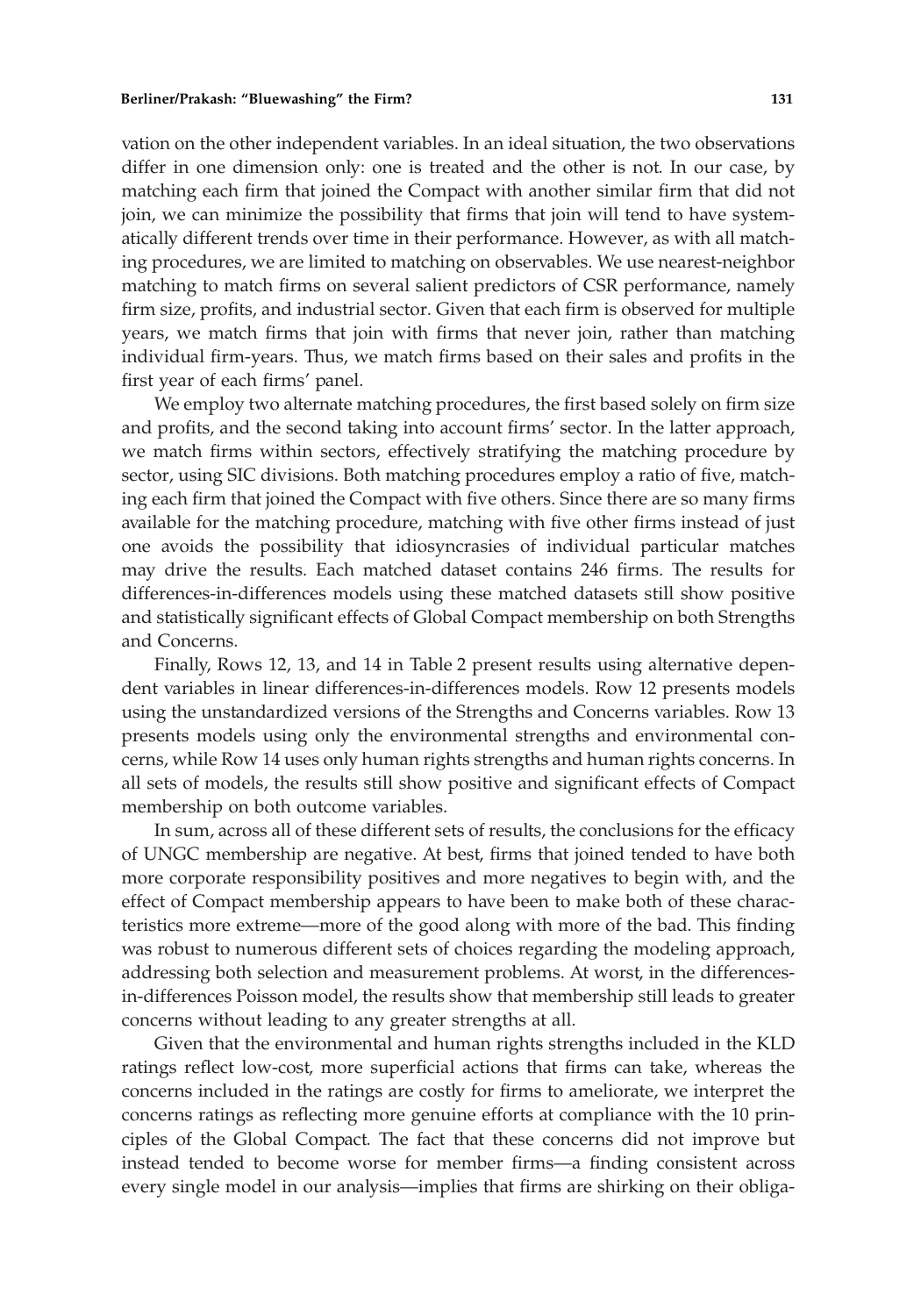tions, taking advantage of the reputational benefits of membership while not undertaking serious efforts toward compliance. If norm-based mechanisms are at work, we find evidence for their role only in encouraging more superficial, low-cost actions toward environmental and human rights goals, like creating recycling programs or adopting written human rights policies.

It is important to note that this study only covered large, publicly traded, U.S. based firms, and thus its inferences cannot be assumed to extend to smaller Global Compact members, or those in other countries. Nonetheless, it is precisely large, publicly traded, U.S.-based firms that tend to play dominant roles in both global supply chains and in the public discourse over CSR issues. No CSR program that intends to be global in scope and impact can afford to leave such members behind.

# **Conclusion**

Collective action is a core issue in the study of public policy. Since Olson's (1965) seminal contribution, scholars have examined mechanisms that curb free riding and induce actors to participate in collective endeavors. In addition to the Olsonian concerns of free riding associated with recruitment into a program, scholars have also examined another pressing issue: whether participants comply with or shirk their responsibilities. Actors may join a program, yet not fulfill their obligations (Downs, Rocke, & Barsoom, 1996; Mitchell, 1994; Simmons, 1998). Shirking is particularly important in the context of voluntary programs. Because goodwill and reputational benefits associated with program membership are excludable club goods, they serve as "selective benefits" to recruit members to these efforts (Potoski & Prakash, 2005). However, participants may have incentives to free ride on the efforts of other participants, if they can garner the excludable benefits of program membership without incurring its costs (Delmas & Keller, 2005; King & Lenox, 2000). Thus, how to curb shirking is a crucial issue for policy scholars.

This paper provides evidence that the UNGC, a voluntary program lacking stringent monitoring and enforcement mechanisms, does not adequately motivate its participants to comply with program obligations. Consequently, participants tend to undertake strategic shirking (Delmas & Keller, 2005; DeVaro & Gürtler, 2012): they tend not to adopt costly policies or take costly actions to improve their human rights and environmental performance. Instead, they have tended to adopt symbolic, lowcost steps to convey the impression that they are fulfilling their obligations (Lim  $\&$ Tsutsui, 2012).

Should we then conclude that the Global Compact reflects a pattern of "bluewashing," whereby member firms figuratively drape themselves in the blue UN flag in order to distract stakeholders from their real, as opposed to cosmetic, poor environmental or human rights records? While the Compact's merits may have been oversold, its program design inadequate, and its performance disappointing, we recommend taking a more nuanced approach to the complex issue of program efficacy. We suggest viewing the Compact as an initial foray toward a potentially more successful global "meta-regime." While clearly inadequate in its design, we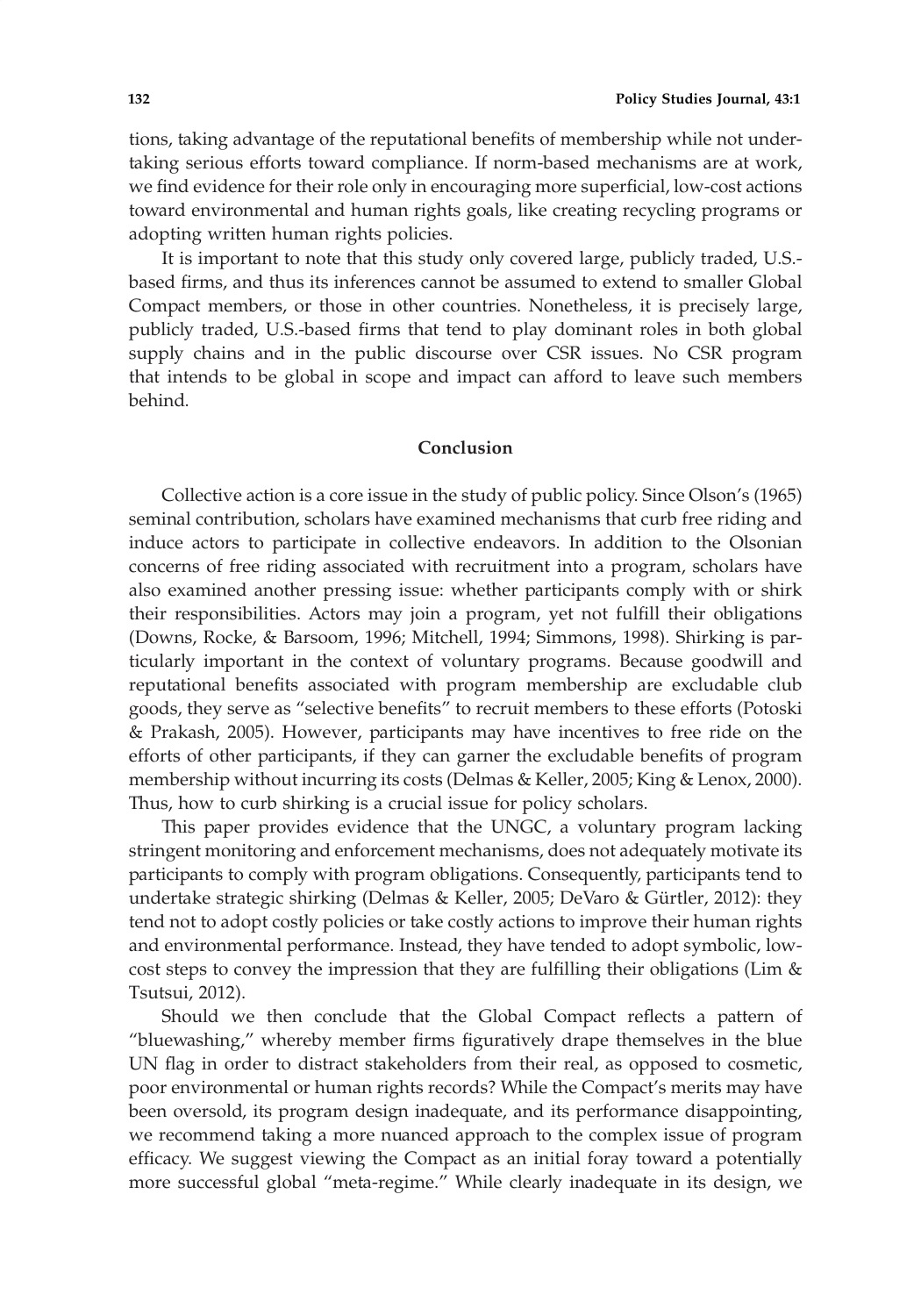#### **Berliner/Prakash: "Bluewashing" the Firm? 133 Berliner/Prakash: "Bluewashing" the Firm?**

believe it can potentially lay the foundation for a more robust program. Importantly, the Global Compact's leadership has recently shown a willingness to alter the program's rules to be slightly more stringent—shortening the deadlines for firms to submit their voluntary self-reports, and expelling greater numbers of members who failed to take even this most basic action. It remains to be seen the extent to which this small step has mitigated the shirking problem. Nevertheless, it is an important shift in focus, which may be followed by greater steps in the future.

Our paper raises important issues about the link between program design and program efficacy. While stringent monitoring and enforcement mechanisms provide greater assurance that obligations will be honored by program participants, such programs may set the bar too high, eventually leading to low levels of program participation. Further, monitoring and enforcement are expensive, and after some limit, have diminishing returns. A major challenge is to find the "optimal" stringency of such monitoring and enforcement mechanisms. This is an issue that any governance system, whether voluntary or mandatory, needs to confront.

**Daniel Berliner** is an assistant professor in the Department of Political Science at the University of Minnesota.

**Aseem Prakash** is the Walker Family Professor for the College of Arts and Sciences in the Department of Political Science at the University of Washington.

### **Notes**

- 1. There is a vast literature on policy design (DeLeon, 1988; Linder & Peters, 1984; May, 1991; Schneider & Ingram, 1997) as well as social construction of public policy (Fischer, 2003; Schneider & Ingram, 1993; Stone, 1997). We do not directly contribute to this literature. Instead, our focus is on how program design influences program efficacy.
- 2. In addition to pollution reduction, efficacy can have other dimensions as well. There is some work on how voluntary programs may influence firms' regulatory compliance. Another body of works examines how voluntary programs may have second order effects such as on innovation levels (Lim & Prakash, 2014)
- 3. Noncompliance might also be attributed to ignorance (Brehm & Hamilton, 1996) and the lack of capacity (Scholz, 1991; Winter & May, 2001).
- 4. See http://unglobalcompact.org/AboutTheGC/TheTenPrinciples/index.html.
- 5. See http://www.ipsnews.net/2010/06/qa-bluewashing-has-become-a-very-risky-business.
- 6. In other work (Berliner & Prakash, 2012), we have found that conflict between important global stakeholders has shaped the international diffusion of UNGC membership, with countries that are more embedded in networks of international NGOs experiencing slower rates of adoption among local firms.
- 7. See http://www.nytimes.com/2000/08/10/opinion/10iht-edglob.2.t.html, http://www.economist .com/node/2771522, http://globalcompactcritics.blogspot.com/2007/07/ngos-criticize-bluewashing-by-global.html.
- 8. See http://www.nytimes.com/2000/08/10/opinion/10iht-edglob.2.t.html.
- 9. See http://globalcompactcritics.blogspot.com/2007/07/ngos-criticize-blue-washing-by-global.html.
- 10. The Human Rights category also contains indicators relevant to labor rights issues.
- 11. The definitions of each indicator we include can be found in Appendix S1 online.
- 12. In a robustness check, we present separate results for Environmental Strengths, Environmental Concerns, Human Rights Strengths, and Human Rights Concerns.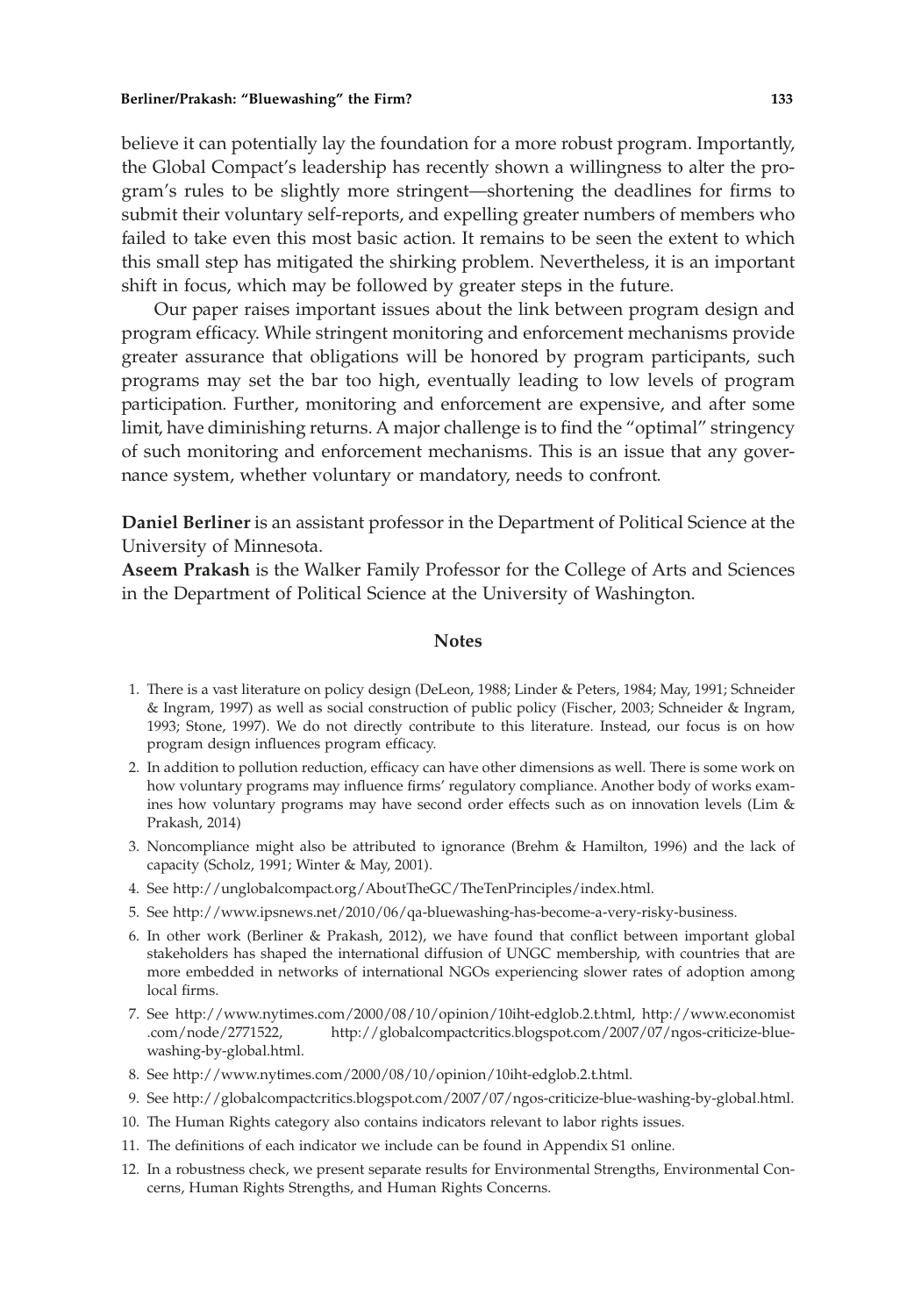- 13. In 2008, coverage expanded again to ensure inclusion of the three thousand largest U.S. publicly traded companies by market capitalization. However, as we exclude firms that were only observed for three or fewer years, none of these enter our sample.
- 14. We matched firms using unique CUSIP identifier codes, supplemented with extensive checks "by hand" to remove duplicates, and to "connect" firms that changed codes during the period under observation, or whose codes were incorrectly entered in one of the data sources.
- 15. We include among these four firms that joined the Global Compact but were ultimately delisted for failure to submit COP reports. While the Compact did begin delisting larger numbers of firms for such failures in the latter years of our study, few of these delistings were in the United States, and fewer still among publicly listed firms eligible for inclusion in our analysis.
- 16. These divisions are: Agriculture, Forestry and Fishing; Mining; Construction; Manufacturing; Transportation, Communications, Electric, Gas and Sanitary; Wholesale Trade; Retail Trade; Finance, Insurance and Real Estate; Services; and Public Administration. However, since so many firms fall into the Manufacturing division, we divide them into two groups: "Manufacturing" (SIC 4-digit codes 2000 through 3499) and "High-Tech Manufacturing" (SIC 4-digit codes 3500 through 3999).
- 17. In order to make this variable more fine-grained, we use sectors at the SIC 2-digit level.
- 18. This variable is calculated using sectors at the SIC division level (with Manufacturing split into two divisions as noted earlier), as it was not possible to match the UN Global Compact's own sector categories with anything more fine-grained.
- 19. Note that while institutional isomorphism contributes to firms undertaking the low-cost step of joining the Global Compact, we do not expect it to play a role in shaping actual changes in CSR performance. This is in line with the conclusions of research in the World Society school (Lim & Tsutsui, 2012; Meyer, Boli, Thomas, & Ramirez, 1997).
- 20. The inflation equation includes the independent variables UN Global Compact membership, Firm Size, Firm Profits, and year fixed effects. It is not computationally feasible to include the sectoral fixed effects in the inflation equation as well as in the outcome equation.

#### **References**

- Andrews, Richard N. L., Deborah Amaral, Nicole Darnall, Deborah Rigling Gallagher, Daniel Edwards Jr., Andrew Huston et al. 2003. *Environmental Management Systems: Do They Improve Performance?* Chapel Hill: University of North Carolina at Chapel Hill and Environmental Law Institute.
- Bartley, Tim, and Curtis Child. 2011. "Movements, Markets and Fields: The Effects of Anti-Sweatshop Campaigns on U.S. Firms, 1993–2000." *Social Forces* 90 (2): 425–51.
- Berliner, Daniel. 2013. *Follow your Neighbor? Regional Emulation and the Design of Transparency Policies*. KFG Working Papers Series, Freie Universität Berlin.
	- ———. 2014. "The Political Origins of Transparency." *The Journal of Politics* 76 (2): 479–91.
- Berliner, Daniel, and Aseem Prakash. 2013. "Signaling Environmental Stewardship in the Shadow of Weak Governance: The Global Diffusion of ISO 14001." *Law & Society Review* 47 (2): 345–73.
	- ———. 2015. "How Domestic Regulatory Institutions Influence the Adoption of Global Private Regimes: Firm-level Evidence from Eastern Europe and Central Asia." *International Studies Quarterly*, Forthcoming.
- Berliner, Daniel, and Aseem Prakash. 2012. "From Norms to Programs: The United Nations Global Compact and Global Governance." *Regulation & Governance* 6 (2): 149–66.
- Bernhagen, Patrick, and Neil Mitchell. 2010. "The Private Provision of Public Goods: Corporate Commitments and the United Nations Global Compact." *International Studies Quarterly* 54: 1175–87.
- Bertrand, Marianne, and Sendhil Mullainathan. 2003. "Enjoying the Quiet Life? Corporate Governance and Managerial Preferences." *Journal of Political Economy* 111 (5): 1043–75.
- Borck, Jonathan C., and Cary Coglianese. 2009. "Voluntary Environmental Programs: Assessing their Effectiveness." *Annual Review of Environment and Resources* 34: 305–24.
- Börzel, Tanja, and Thomas Risse. 2010. "Governance Without a State: Can it Work?" *Regulation and Governance* 4: 113–34.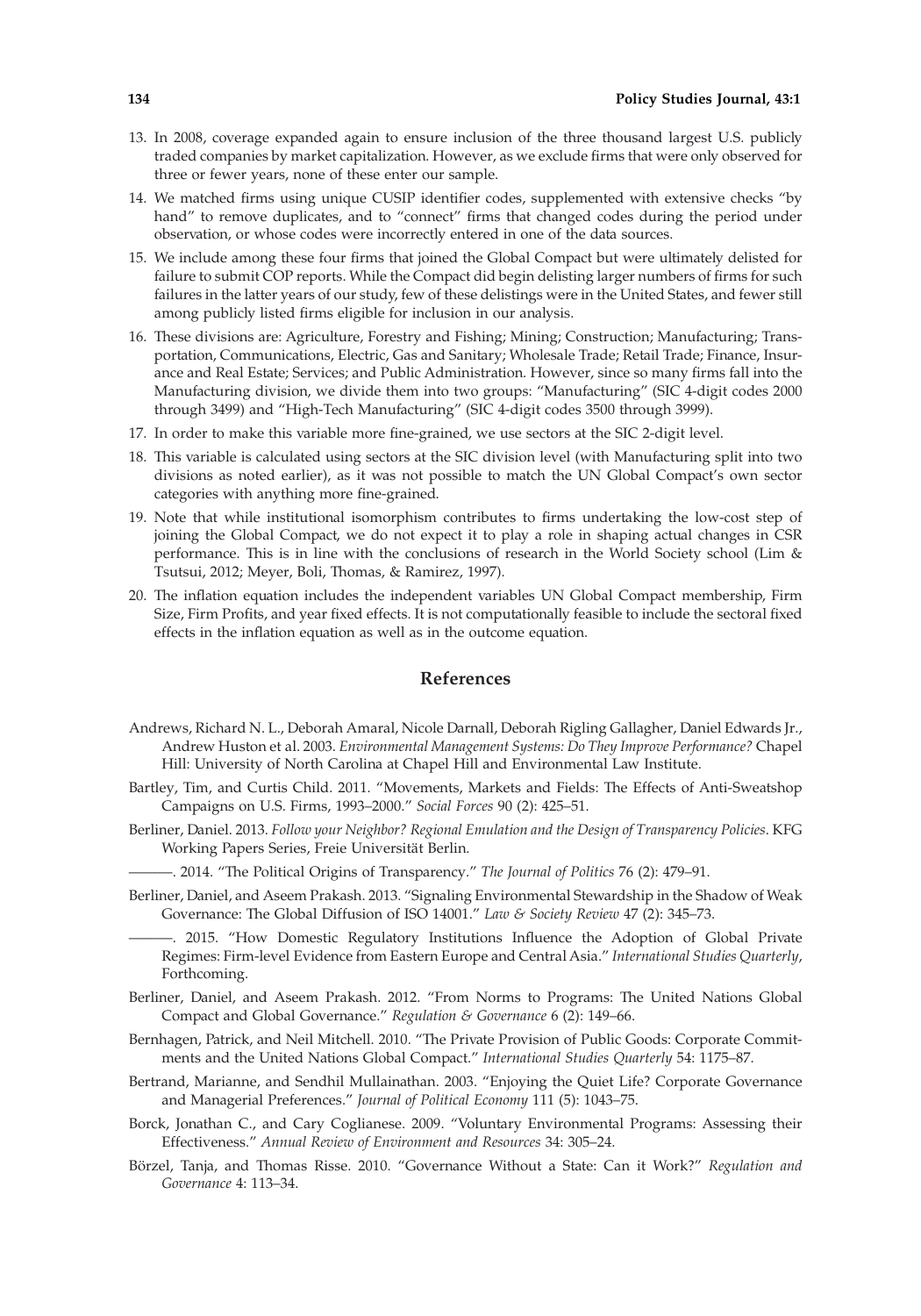#### **Berliner/Prakash: "Bluewashing" the Firm? 21** Berliner/Prakash: "Bluewashing" the Firm? 135

- Brehm, John, and James T. Hamilton. 1996. "Noncompliance in Environmental Reporting: Are Violators Ignorant, or Evasive of the Law?" *American Journal of Political Science* 40: 444–47.
- Cashore, Benjamin, Graeme Auld, and Deanna Newsom. 2004. *Governing Through Markets*, New Haven, CT: Yale University Press.
- Chatterji, Aaron K., David I. Levine, and Michael W. Toffel. 2009. "How Well Do Social Ratings Actually Measure Corporate Social Responsibility?" *Journal of Economics & Management Strategy* 18: 125–69.
- Coglianese, Cary, and Jennifer Nash, eds. 2001. *Regulating from the Inside: Can Environmental Management Systems Achieve Policy Goals?* Washington, DC: Resources for the Future.
- Dahlström, Kristina, Chris Howes, Paul Leinster, and Jim Skea. 2003. "Environmental Management Systems and Company Performance: Assessing the Case for Extending Risk-Based Regulation." *European Environment* 13: 187–203.
- Darnall, Nicole, and Younsung Kim. 2012. "Which Types of Environmental Management Systems are Related to Greater Environmental Improvements?" *Public Administration Review* 72 (3): 351–65.
- Darnall, Nicole, G. Jason Jolley, and Robert Handfield. 2008. "Environmental Management Systems and Green Supply Chain Management: Complements for Sustainability?" *Business Strategy and the Environment* 17: 30–45.
- Dasgupta, Susmita, Hemamala Hettige, and David Wheeler. 2000. "What Improves Environmental Compliance? Evidence from Mexican Industry." *Journal of Environmental Economics and Management* 39: 39–66.
- Dashwood, Hevina. 2012. *The Rise of Global Corporate Social Responsibility: Mining and the Spread of Global Norms*. New York: Cambridge University Press.
- Deckop, John R., Kimberly K. Merriman, and Shruti Gupta. 2006. "The Effects of CEO Pay Structure on Corporate Social Performance." *Journal of Management* 32 (3): 329–42.
- Delmas, Magali A., and Vanessa Cuerel-Burbano. 2011. "The Drivers of Greenwashing." *California Management Review* 54: 64–87.
- Delmas, Magali A., and Arturo Keller. 2005. "Strategic Free Riding in Voluntary Programs: The Case of the US EPA Wastewise Program." *Policy Sciences* 38: 91–106.
- DeLeon, Peter. 1988. "The Contextual Burdens of Policy Design." *Policy Studies Journal* 17 (2): 297–309.
- DeLeon, Peter, and Jorge E. Rivera, eds. 2009. *Voluntary Environmental Programs: A Policy Perspective*. Lanham, MD: Rowman & Littlefield for The Policy Studies Organization.
- DeVaro, Jed, and Oliver Gürtler. 2012. *Strategic Shirking in Promotion Tournaments* [Online]. Available at SSRN: http://ssrn.com/abstract=2174394. Accessed January 10, 2014.
- DiMaggio, Paul J., and Walter W. Powell. 1983. "The Iron Cage Revisited: Institutional Isomorphism and Collective Rationality in Organizational Fields." *American Sociological Review* 48 (2): 147–60.
- Djankov, Simeon, Caralee McLiesh, and Andrei Shleifer. 2007. "Private Credit in 129 Countries." *Journal of Financial Economics* 84 (2): 299–329.
- Doh, Jonathan, Shawn Howton, Shelly Howton, and Donald Siegel. 2010. "Does the Market Respond to an Endorsement of Social Responsibility? The Role of Institutions, Information, and Legitimacy." *Journal of Management* 36 (6): 1461–85.
- Downs, George, David Rocke, and Peter Barsoom. 1996. "Is the Good News About Compliance Good News About Cooperation?" *International Organization* 50 (3): 379–406.
- EthicalCorp.com. 2008. *Debate: UN Global Compact—Is the Compact Raising Corporate Responsibility Standards?* [Online]. http://www.ethicalcorp.com/content/debate-un-global-compact-%E2%80%93 compact-raising-corporate-responsibility-standards. Accessed January 10, 2014.
- Fiorino, Daniel. 2006. *The New Environmental Regulation*. Cambridge, MA: MIT Press.
- Fischer, Frank. 2003. *Reframing Public Policy: Discursive Politics and Deliberative Practices: Discursive Politics and Deliberative Practices*. Oxford: Oxford University Press.
- Gamper-Rabindran, Shanti, and Stephen Finger. 2013. "Does Self-Regulation Reduce Pollution? Responsible Care Program in the Chemical Industry." *Journal of Regulatory Economics* 43 (1): 1–30.
- Girma, Sourafel, Avid Greenaway, and Richard Kneller. 2004. "Does Exporting Increase Productivity? A Microeconometric Analysis of Matched Firms." *Review of International Economics* 12 (5): 855–66.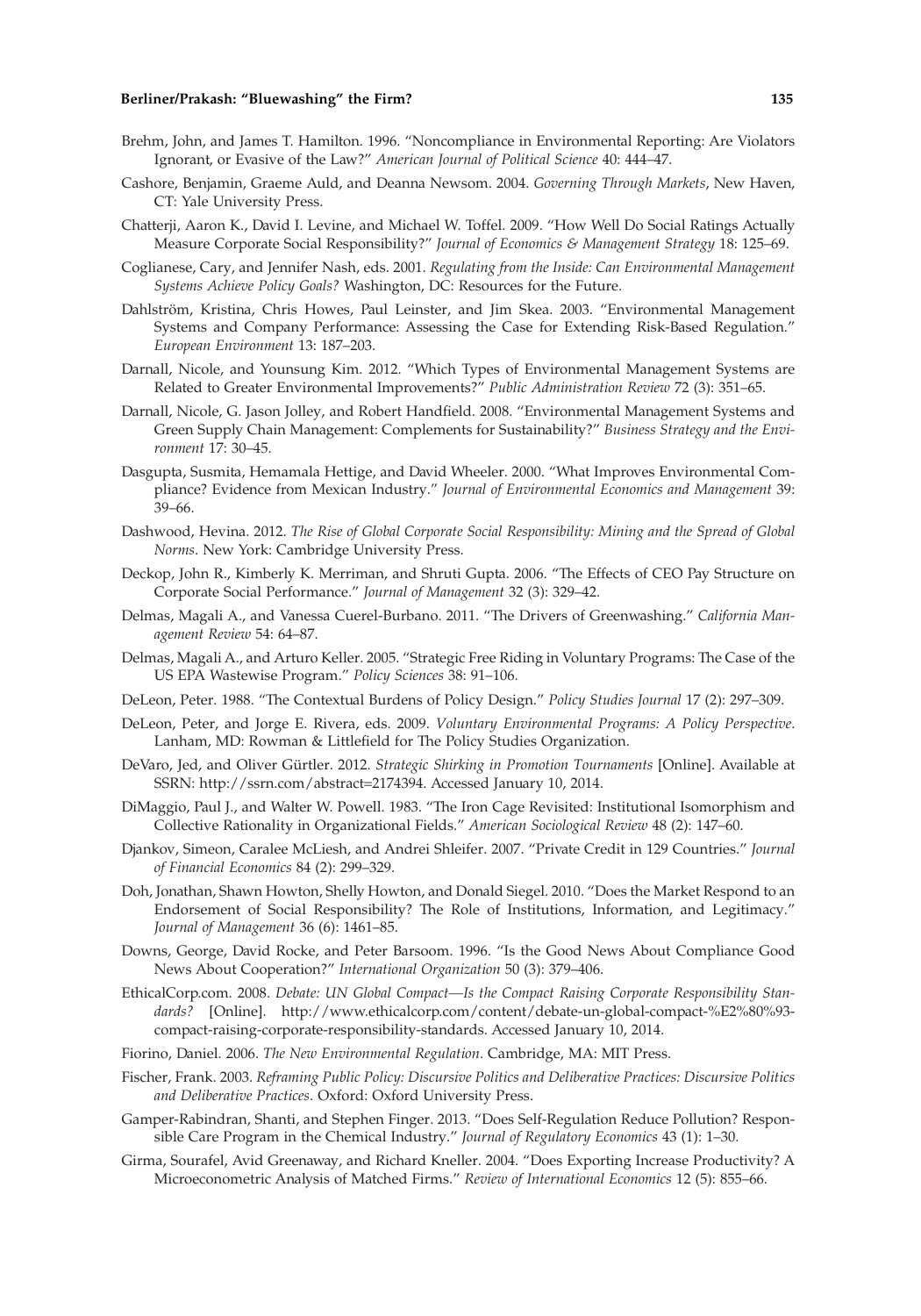- Greenhill, Brian. 2010. "The Company You Keep: International Socialization and the Diffusion of Human Rights Norms." *International Studies Quarterly* 54 (1): 127–45.
- Guler, Isin, Mauro F. Guillén, and John Muir Macpherson. 2002. "Global Competition, Institutions, and the Diffusion of Organizational Practices: The International Spread of ISO 9000 Quality Certificates." *Administrative Science Quarterly* 47 (2): 207–32.
- Gunningham, Neil, Robert Kagan, and Dorothy Thornton. 2004. "Social License and Environmental Protection: Why Businesses Go Beyond Compliance." *Law and Social Inquiry* 29 (2): 307–41.
- Hamann, Ralph, Paresha Sinha, Farai Kapfudzaruwa, and Christoph Schild. 2009. "Business and Human Rights in South Africa: An Analysis of Antecedents of Human Rights due Diligence." *Journal of Business Ethics* 87 (2): 453–73.
- Kell, Georg, and David Levin. 2003. "The Global Compact Network: An Historic Experiment in Learning and Action." *Business and Society Review* 108 (2): 151–81.
- Khanna, Madhu, and Lisa A. Damon. 1999. "EPAs Voluntary 33/50 Program: Impact on Toxic Releases and Economic Performance of Firms." *Journal of Environmental Economics and Management* 37: 1–25.
- King, Andrew. 2007. "Cooperation between Corporations and Environmental Groups: A Transaction Cost Perspective." *Academy of Management Review* 32: 889–900.
- King, Andrew, and Michael Lenox. 2000. "Industry Self-Regulation Without Sanctions: The Chemical Industry's Responsible Care Program." *Academy of Management Journal* 43: 698–716.
- Levine, David I., and Michael W. Toffel. 2010. "Quality Management and Job Quality: How the ISO 9001 Standard for Quality Management Systems Affects Employees and Employers." *Management Science* 56 (6): 978–96.
- Lim, Alwyn, and Kiyoteru Tsutsui. 2012. "Globalization and Commitment in Corporate Social Responsibility: Cross-National Analyses of Institutional and Political-Economy Effects." *American Sociological Review* 77: 69–98.
- Lim, Sijeong, and Aseem Prakash. 2014. "Voluntary Regulations and Innovation: The Case of ISO 14001." *Public Administration Review* 74 (2): 233–44.
- Linder, Stephen, and B. Guy Peters. 1984. "From Social Theory to Policy Design." *Journal of Public Policy* 4: 237–59.
- Locke, Richard. 2013. *The Promise and Limits of Private Power: Promoting Labor Standards in a Global Economy*. New York: Cambridge University Press.
- Lundgren, Tommy. 2003. "A Real Options Approach to Abatement Investments and Green Goodwill." *Environmental and Resource Economics* 25 (1): 17–31.
- MacGarvie, Megan. 2006. "Do Firms Learn From International Trade?" *Review of Economics and Statistics* 88  $(1): 46 - 60.$
- March, James G., and Johan P. Olsen. 2006. "The Logic of Appropriateness," In *The Oxford Handbook of Public Policy*. eds. M. Moran, M. Rein, and R. E. Goodin. Oxford: Oxford University Press, 689–708.
- Mattingly, James E., and Shawn L. Berman. 2006. "Measurement of Corporate Social Action Discovering Taxonomy in the Kinder Lydenburg Domini Ratings Data." *Business & Society* 45 (1): 20–46.
- May, Peter J. 1991. "Reconsidering Policy Design: Policies and Publics." *Journal of Public Policy* 11: 187–206.
- Meyer, John W., John Boli, George M. Thomas, and Francisco O. Ramirez. 1997. "World Society and the Nation-State." *American Journal of sociology* 103 (1): 144–81.
- Mitchell, Ronald. 1994. "Regime Design Matters: Intentional Oil Pollution and Treaty Compliance." *International Organization* 48: 425–58.
- Morgenstern, Richard, and William Pizer, eds. 2007. *Reality Check: The Nature and Performance of Voluntary Environmental Programs in the United States, Europe, and Japan*. Washington, DC: RRF Press.
- Mwangi, Wagaki, Lothar Rieth, and Hans Peter Schmitz. 2013. "Encouraging Greater Compliance: Local Networks and the United Nations Global Compact." In *The Persistent Power of Human Rights: From Commitment to Compliance*, eds. Thomas Risse, Stephen C. Ropp, and Kathryn Sikkink. New York: Cambridge University Press, 203–21.

Olson, Mancur. 1965. *The Logic of Collective Action*. Cambridge, MA: Harvard University Press.

Ostrom, Elinor. 1990. *Governing the Commons*. New York: Cambridge University Press.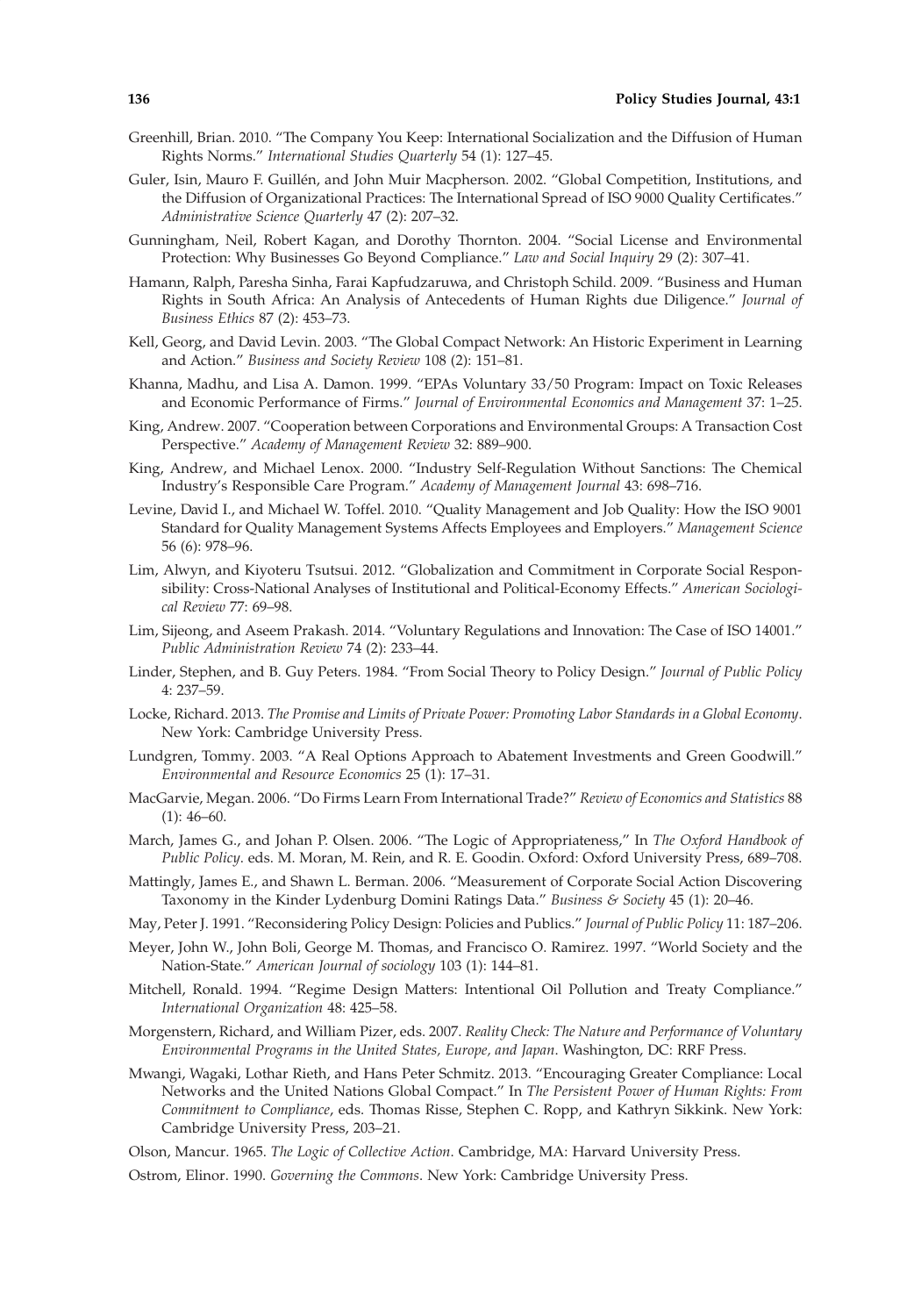#### **Berliner/Prakash: "Bluewashing" the Firm? 23** Berliner/Prakash: "Bluewashing" the Firm? 137

- Perez-Batres, Luis A., Van V. Miller, and Michael J. Pisani. 2011. "Institutionalizing Sustainability: An Empirical Study of Corporate Registration and Commitment to the United Nations Global Compact Guidelines." *Journal of Cleaner Production* 19 (8): 843–51.
- Perkins, Richard, and Eric Neumayer. 2010. "Geographic Variations in the Early Diffusion of Corporate Voluntary Standards: Comparing ISO 14001 and the Global Compact." *Environment and Planning A* 42 (2): 347–65.
- Potoski, Matthew, and Aseem Prakash. 2005. "Green Clubs and Voluntary Governance: ISO 14001 and Firms' Regulatory Compliance." *American Journal of Political Science* 49: 235–48.
- Prakash, Aseem, and Matthew Potoski. 2006. *The Voluntary Environmentalists*. Cambridge, UK: Cambridge University Press.
	- -. 2007. "Investing Up: FDI and the Cross-Country Diffusion of ISO 14001 Management Systems." *International Studies Quarterly* 51 (3): 723–44.
- Rasche, Andreas. 2009. "A Necessary Supplement: What the United Nations Global Compact is and is Not." *Business & Society* 48 (4): 511–37.
- Rasche, Andreas, Sandra Waddock, and Malcolm McIntosh. 2013. "The United Nations Global Compact Retrospect and Prospect." *Business & Society* 52 (1): 6–30.
- Ruggie, John. 1982. "International Regimes, Transactions, and Change: Embedded Liberalism in the Postwar Economic Order." *International Organization* 36: 379–415.
	- ———. 2002. "The Theory and Practice of Learning Networks." *Journal of Corporate Citizenship* 2002 (5): 27–36.
- Ruggie, John, and Georg Kell. 1999. "Global Markets and Social Legitimacy: The Case of the Global Compact." *Transnational Corporations* 8: 101–20.
- Russo, Michael V. 2002. "Institutional Change and Organization Strategy: ISO 14001 and Emissions in the Electronics Industry." *Academy of Management Proceedings* 1: A1–6.
- Schneider, Anne, and Helen Ingram. 1993. "Social Construction of Target Populations: Implications for Politics and Policy." *American Political Science Review* 87 (2): 334–47.
- Schneider, Anne Larason, and Helen M. Ingram. 1997. *Policy Design for Democracy*, Lawrence, KS: University Press of Kansas.
- Scholz, John T. 1991. "Cooperative Regulatory Enforcement and the Politics of Administrative Effectiveness." *The American Political Science Review* 85 (1): 115–36.
- Sethi, S. Prakash, and Donald H. Schepers. 2014. "United Nations Global Compact: The Promise– Performance Gap." *Journal of Business Ethics* 122 (2): 193–208.
- Simmons, Beth. 1998. "Compliance with International Agreements." *Annual Reviews of Political Science* 1: 75–93.
- Simmons, Beth, Frank Dobbin, and Geoffrey Garrett. 2006. "Introduction: The International Diffusion of Liberalism." *International Organization* 60 (4): 781–810.
- Slaughter, Matthew J. 2001. "Trade Liberalization and Per Capita Income Convergence: A Difference-in-Differences Analysis." *Journal of International Economics* 55 (1): 203–28.
- Spence, Michael. 1973. "Job Market Signaling." *Quarterly Journal of Economics* 88: 355–74.
- Stone, Deborah A. 1997. *Policy Paradox: The Art of Political Decision Making*. New York: WW Norton.
- Tashman, Peter, and Jorge Rivera. 2010. "Are Members of Business for Social Responsibility More Socially Responsible?" *Policy Studies Journal* 38: 487–514.
- UN Global Compact. 2009. *United Nations Global Compact Annual Review 2008*. [Online]. http://www .unglobalcompact.org/docs/news\_events/9.1\_news\_archives/2009\_04\_08/GC\_2008AR\_FINAL .pdf. Accessed July 1, 2009.
- Vidovic, Martina, Neha Khanna, and Michael Delgado. 2013. *Third Party Certification and the Effectiveness of Voluntary Pollution Abatement Programs: Evidence from Responsible Care*. Agricultural and Applied Economics Association 2013 Annual Meeting, August 4–6, 2013, Washington, DC.
- Vogel, David. 2005. *The Market for Virtue*. Washington, DC: The Brookings Press.
- Waddock, Sandra A., and Samuel B. Graves. 1997. "The Corporate Social Performance–Financial Performance Link." *Strategic Management Journal* 18: 303–17.